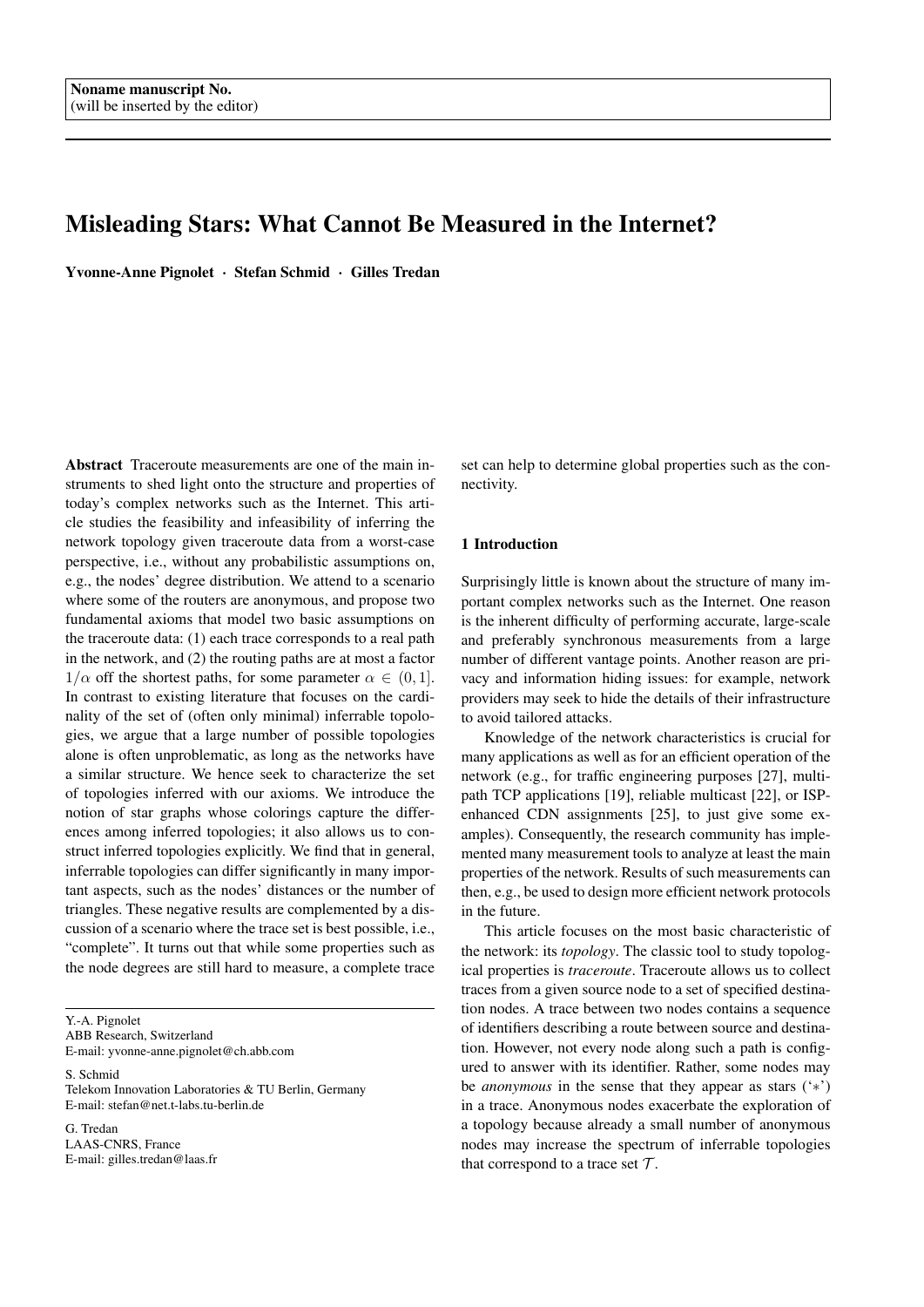This article is motivated by the observation that the mere number of inferrable topologies alone does not contradict the usefulness or feasibility of topology inference; if the set of inferrable topologies is homogeneous in the sense that the different topologies share many important properties, the generation of all possible graphs can be avoided: an arbitrary representative may characterize the underlying network accurately. Therefore, we identify important topological metrics such as diameter or maximal node degree and examine how "close" the possible inferred topologies are with respect to these metrics.

## 1.1 Related Work

Arguably one of the most influential measurement studies on the Internet topology was conducted by the Faloutsos brothers [14] who show that the Internet exhibits a skewed structure: the nodes' out-degree follows a power-law distribution. Moreover, this property seems to be invariant over time. These results complement discoveries of similar distributions of communication traffic which is often self-similar, and of the topologies of natural networks such as human respiratory systems. The power-law property allows us to give good predictions not only on node degree distributions but also, e.g., on the expected number of nodes at a given hopdistance. Since [14] was published, many additional results have been obtained, e.g.,  $[4, 5, 13, 21]$ , also by conducting a distributed computing approach to increase the number of measurement points [11]. However, our understanding of the Internet's structure remains preliminary, and the topic continues to attract much attention from the scientific communities. In contrast to these measurement studies, we pursue a more formal approach, and a complete review of the empirical results obtained over the last years is beyond the scope of this article.

The tool traceroute has been developed to investigate the *routing behavior* on the Internet. [11, 15, 20, 23, 26] Paxson [23] used traceroute to analyze pathological conditions, routing stability, and routing symmetry. To give another example, Gill et al. [15] demonstrate that large content providers (e.g., Google, Microsoft, Yahoo!) are deploying their own wide-area networks, bringing their networks closer to users, and bypassing Tier-1 ISPs on many routing paths.

Traceroute is also used to discover Internet *topologies* [12]. Unfortunately, there are several problems with this approach that render topology inference difficult, such as *aliasing* (a node appears with different identifiers on different interfaces) or *load-balancing*, which has motivated researchers to develop new tools such as *Paris Traceroute* [8, 18].

There are several results on traceroute sampling and its limitations. In their famous papers, Lakhina et al. [21] (by

simulation) and Achlioptas et al. [4] (mathematically) have shown that the degree distribution under traceroute sampling exhibits a power law even if the underlying degree distribution is Poisson. Dall'Asta et al. [13] show that the edge and vertex detection probability depends on the betweenness centrality of each element and they propose improved mapping strategies. Another interesting result is due to Barford et al. [9] who experimentally show that when performing traceroute-like methods to infer network topologies, it is more useful to increase the number of destinations than the number of trace sources.

One drawback of using traceroute to determine the network topology stems from the fact that routers may appear as stars (i.e., anonymous nodes) in the trace since they are overloaded or since they are configured not to send out any ICMP responses. [28] The lack of complete information in the trace set renders the accurate characterization of Internet topologies difficult.

This article attends to the problem of what information on the underlying topology can be inferred despite anonymous nodes and assumes a conservative, "worst-case" perspective that does not rely on any assumptions on the underlying network.

An early work on this subject is by Yao et al. [28] who study possible candidate topologies for a given trace set and compute the *minimal topology*, that is, the topology with the minimal number of anonymous nodes. Answering this question turns out to be NP-hard. Subsequently, different heuristics addressing this problem have been proposed [16, 18].

Our work is motivated by a series of papers by Acharya and Gouda. In [3], a network tracing theory model is introduced where nodes are "irregular" in the sense that each node appears in at least one trace with its real identifier. In [1], hardness results on finding the minimal topology are derived for this model. However, as pointed out by the authors themselves, the irregular node model—where nodes are anonymous due to high loads—is less relevant in practice and hence they consider strictly anonymous nodes in their follow-up studies [2]. Moreover, as proved in [2], the problem is still hard (in the sense that there are many minimal networks corresponding to a trace set), even for networks with only two anonymous nodes, symmetric routing and without aliasing.

In contrast to the line of research on cardinalities of minimal networks, we are interested in the *network properties* of inferrable topologies. If the inferred topologies share the most important characteristics, the negative results on cardinalities in [1, 2] may be of little concern. Moreover, we believe that a study limited to minimal topologies only may miss important redundancy aspects of the Internet. Unlike  $[1, 2]$ , our work is constructive in the sense that algorithms can be derived to compute inferred topologies.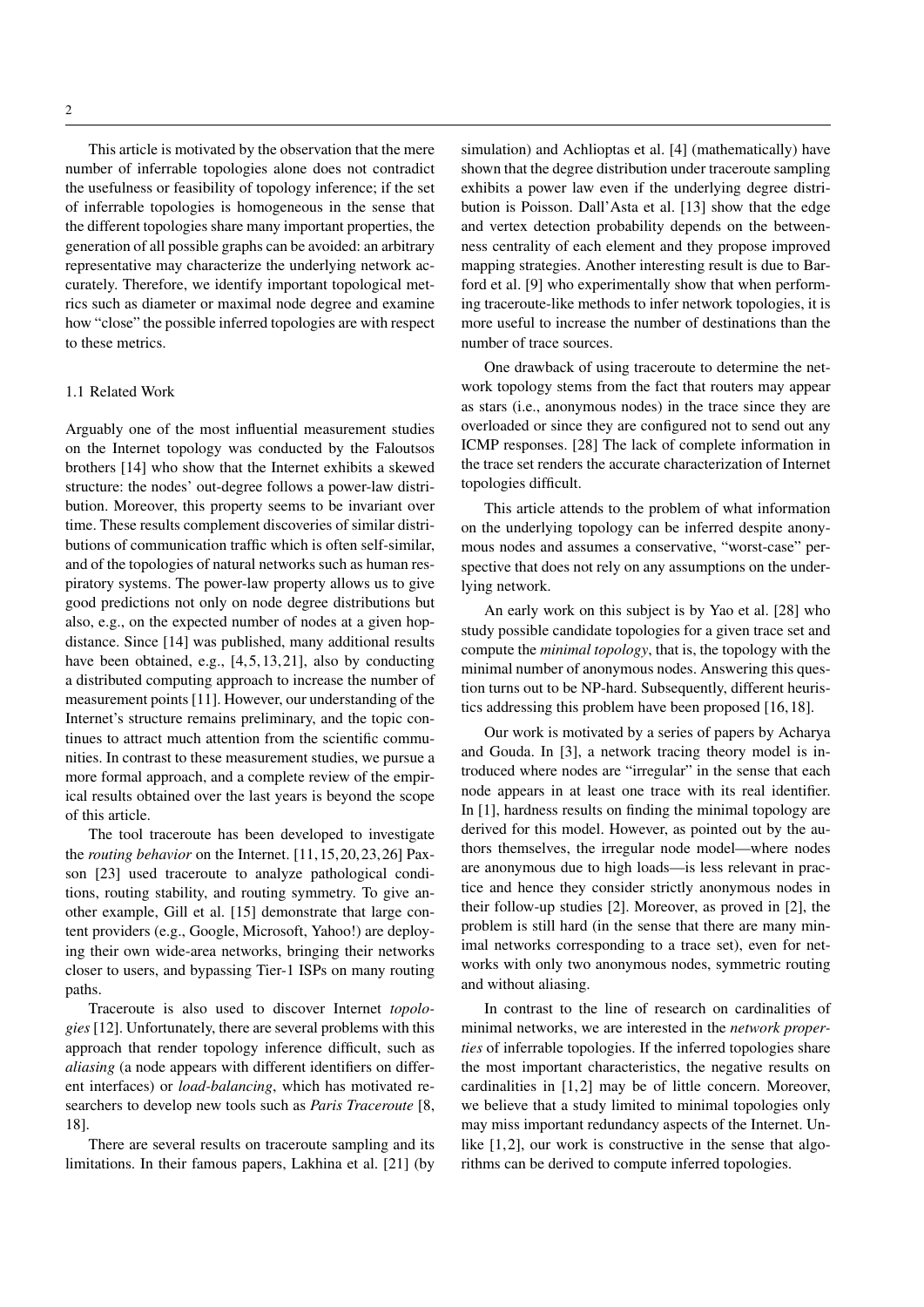More remotely, our work is also related to the field of *network tomography*, where topologies are explored using pairwise end-to-end measurements, without the cooperation of nodes along these paths. This approach is quite flexible and applicable in various contexts, e.g., in social networks. For a good discussion of this approach as well as results for a routing model along shortest and second shortest paths see [7]. For example, [7] shows that for sparse random graphs, a relatively small number of cooperating participants is sufficient to determine the network topology fairly well.

Finally, researchers have recently also been interested in topology inference by *graph or virtual network embeddings* [24] (rather than exploration of single paths), as well as in the orthogonal question of inferring *capacities* or weights on a topology (see, e.g., [10, 17], and [6] for a result on multi-agent exploration). .

# 1.2 Our Contribution

This article initiates the study and characterization of topologies that can be inferred from a given trace set computed with the traceroute tool. While existing literature assuming a worst-case perspective has mainly focused on the cardinality of minimal topologies, we go one step further and examine specific topological graph properties.

We introduce a formal theory of topology inference by proposing basic axioms (i.e., assumptions on the trace set) that are used to guide the inference process. We present a novel definition for the isomorphism of inferred topologies which is aware of traffic paths; it is motivated by the observation that although two topologies look equivalent up to a renaming of anonymous nodes, the same trace set may result in different paths. Moreover, we propose the study of two extremes: in the first scenario, we only require that each link appears at least once in the trace set; interestingly, however, it turns out that this is often not sufficient, and we propose a "best case" scenario where the trace set is, in some sense, *complete*: it contains paths between all pairs of nonanonymous nodes.

The main result of the article is a negative one. It is shown that already a small number of anonymous nodes in the network renders topology inference difficult. In particular, we prove that in general, the possible inferrable topologies differ in many crucial aspects, e.g., the maximal node degree, the diameter, the stretch, the number of triangles and the number of connected components.

We introduce the concept of the *star graph* of a trace set that is useful for the characterization of inferred topologies. In particular, colorings of the star graphs allow us to constructively derive inferred topologies. (Although the general problem of computing the set of inferrable topologies is related to NP-hard problems such as *minimal graph* *coloring* and *graph isomorphism*, some important instances of inferrable topologies can be computed efficiently.) The chromatic number (i.e., the number of colors in the minimal proper coloring) of the star graph defines a lower bound on the number of anonymous nodes from which the stars in the traces could originate from. And the number of possible colorings of the star graph—a function of the *chromatic polynomial* of the star graph—gives an upper bound on the number of inferrable topologies. We show that this bound is tight in the sense that trace sets with that many inferrable topologies indeed exist. In particular, there are problem instances where the cardinality of the set of inferrable topologies equals the *Bell number*. This insight complements existing cardinality results and generalizes topology inference to arbitrary, not only minimal, inferrable topologies.

Finally, we examine the scenario of *fully explored networks* for which "complete" trace sets are available. As expected, the inferrable topologies are more homogenous in this case and can be characterized well with respect to many properties such as the distances between nodes. However, we also find that some other properties are inherently difficult to estimate. Interestingly, our results indicate that full exploration is often useful to derive bounds on global properties (such as connectivity) while it does not help much for bounds on more local properties (such as node degrees).

## 1.3 Organization

The remainder of this article is organized as follows. Our axioms for topology inference and some definitions are introduced in Section 2. Our main contributions are presented in Sections 3 and 4 where we derive bounds on inferrable topologies for general trace sets and fully explored networks, respectively. In Section 5, the article concludes with a discussion of our results and directions for future research.

## 2 Model

Let  $T$  denote the set of traces obtained from probing (e.g., by traceroute) a network  $G_0 = (V_0, E_0)$  with *nodes* or *vertices*  $V_0$  (the set of routers) and undirected *links* or *edges*  $E_0$ . We assume that  $G_0$  is static during the probing time (or that probing is instantaneous), but we do not required that  $G_0$  is connected. Each trace  $T(u, v) \in \mathcal{T}$  describes a path connecting two nodes  $u, v \in V_0$ ; when u and v do not matter or are clear from the context, we simply write  $T$ . Moreover, let  $d_T(u, v)$  denote the distance (number of hops) between two nodes u and v in trace T. We define  $d_{G_0}(u, v)$  to be the corresponding shortest path distance in  $G_0$ . Note that a trace between two nodes  $u$  and  $v$  may not describe the shortest path between u and v in  $G_0$ .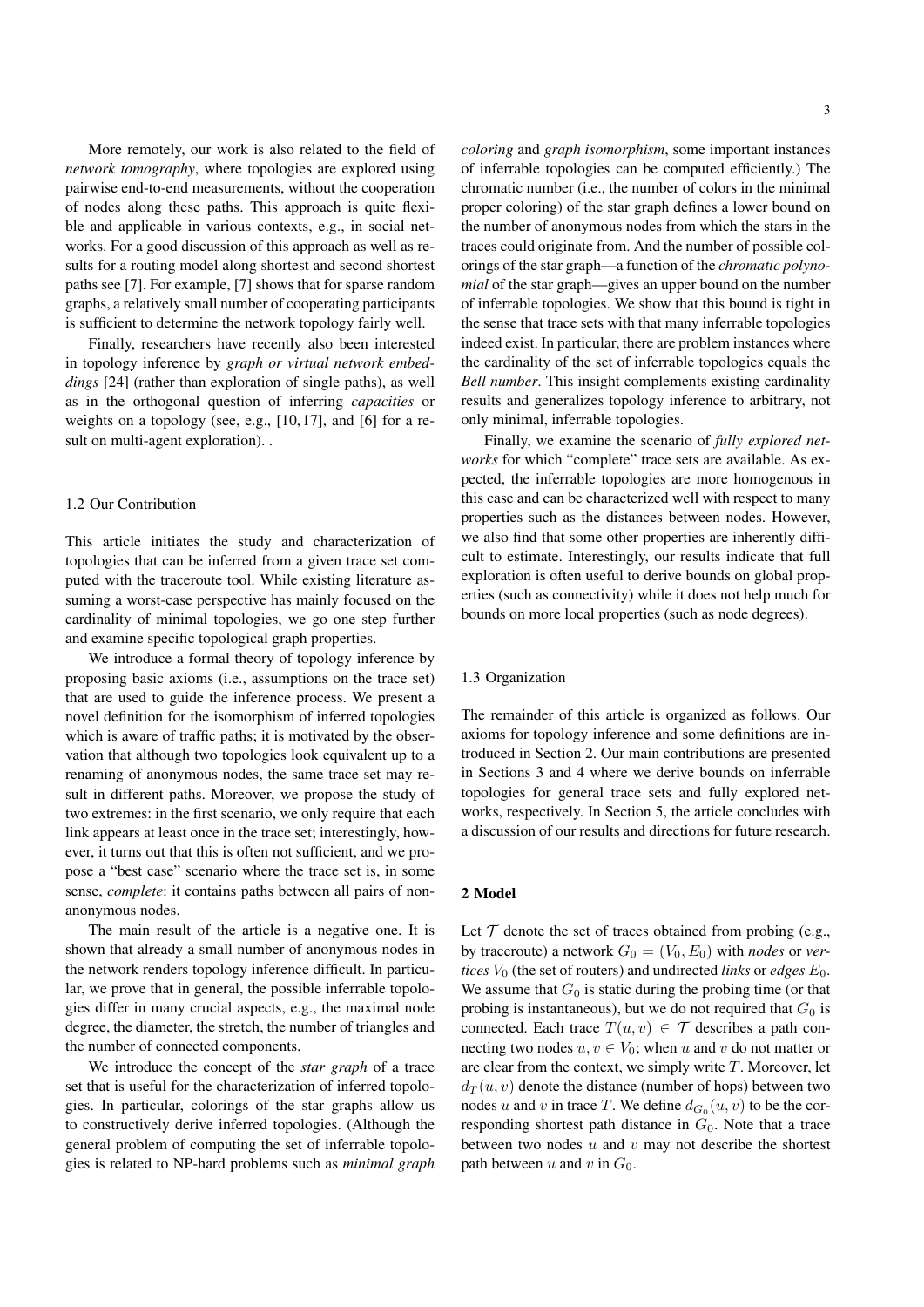The nodes in  $V_0$  fall into two categories: *anonymous* nodes and *non-anonymous* (or shorter: *named*) nodes. As it is the case in most related literature, We assume these categories to be permanent over time and traces: a node is either consistently anonymous or consistently non-anonymous. This is motivated by the fact that while sometimes nodes can be anonymous due to temporary events such as high loads, most of the time the cause are static configurations, see [28]: Some routers are configured to not send out ICMP responses while others use the destination addresses of traceroute packets instead of their own addresses as source addresses for outgoing ICMPv6 packets. In both cases, the presence of a router, but not its address, can be detected by traceroute. Also, IPv4 and IPv6 routers with ICMP disabled, as well as IPv6 routers not configured with global addresses, appear as anonymous. Such router configurations exist for numerous reasons, e.g., administrative overhead or security reasons.

Each trace  $T \in \mathcal{T}$  hence describes a sequence of symbols representing anonymous and non-anonymous nodes. We make the natural assumption that the first and the last node in each trace  $T$  is non-anonymous. Moreover, we assume that traces are given in a form where non-anonymous nodes appear with a unique, anti-aliased identifier (i.e., the multiple IP addresses corresponding to different interfaces of a node are resolved to one identifier); an anonymous node is represented as ∗ ("star") in the traces. For our formal analysis, we assign to each star in a trace set  $\mathcal T$  a unique identifier  $i: *_{i}$ . (Note that except for the numbering of the stars, we allow identical copies of  $T$  in  $\mathcal T$ , and we do not make any assumptions on the implications of identical traces: they may or may not describe the same paths.) Thus, a trace  $T \in \mathcal{T}$  is a sequence of symbols taken from an alphabet  $\Sigma = \mathcal{ID} \cup (\bigcup_i *_{i}),$  where  $\mathcal{ID}$  is the set of non-anonymous node identifiers (IDs):  $\Sigma$  is the union of the (anti-aliased) non-anonymous nodes and the set of all stars (with their unique identifiers) appearing in a trace set. The main challenge in topology inference is to determine which stars in the traces may originate from which anonymous nodes.

Henceforth, let  $n = | \mathcal{ID} |$  denote the number of nonanonymous nodes and let  $s = \left| \bigcup_i *_{i} \right|$  be the number of stars in  $\mathcal T$ ; similarly, let a denote the number of anonymous nodes in a topology. Let  $N = n + s = |\Sigma|$  be the total number of symbols occurring in  $\mathcal{T}$ .

Table 1 gives some statistics for our variables from other studies [23, 15]: the number of traces  $|\mathcal{T}|$  is between 372 and 27510, the number of named nodes  $n$  is between 615 and 1077, the number of stars s is between 62 and 4571, and the number of edges in the trace set varies between 1026 and 10011. (See Section 1.1 for a short summary on the studies collecting these trace sets.)

Clearly, the process of topology inference depends on the assumptions on the measurements. In the following, we

postulate the fundamental axioms that guide the reconstruction. First, we make the assumption that each link of  $G_0$ is visited by the measurement process, i.e., it appears as a transition in the trace set  $\mathcal T$ . In other words, we are only interested in inferring the (sub-)graph for which measurement data is available.

AXIOM 0 (*Complete Cover*): Each edge of  $G_0$  appears at least once in some trace in  $T$ .

The next fundamental axiom assumes that traces always represent paths on  $G_0$ .

AXIOM 1 (*Reality Sampling*): For every trace  $T \in$ T, if the distance between two symbols  $\sigma_1, \sigma_2 \in T$  is  $d_T(\sigma_1, \sigma_2) = k$ , then there exists a path (i.e., a walk without cycles) of length  $k$  connecting two (named or anonymous) nodes  $\sigma_1$  and  $\sigma_2$  in  $G_0$ .

The following axiom captures the consistency of the routing protocol on which the traceroute probing relies. In the current Internet, policy routing is known to have in impact both on the route length [26] and on the convergence time [20].

AXIOM 2 ( $\alpha$ -(Routing) Consistency): There exists an  $\alpha \in (0,1]$  such that, for every trace  $T \in \mathcal{T}$ , if  $d_T(\sigma_1, \sigma_2)$  = k for two entries  $\sigma_1, \sigma_2$  in trace T, then the shortest path connecting the two (named or anonymous) nodes corresponding to  $\sigma_1$  and  $\sigma_2$  in  $G_0$  has distance at least  $\lceil \alpha k \rceil$ .

Note that if  $\alpha = 1$ , the routing is a shortest path routing. Moreover, note that if  $\alpha = 0$ , there can be loops in the paths, and there are hardly any topological constraints, rendering almost any topology inferrable. (For example, the complete graph with one anonymous router is always a solution.)

Any topology  $G$  which is consistent with these axioms (when applied to  $T$ ) is called *inferrable* from  $T$ .

**Definition 1 (Inferrable Topologies)** A topology  $G$  is ( $\alpha$ consistently) *inferrable* from a trace set  $T$  if axioms Ax-IOM 0, AXIOM 1, and AXIOM 2 (with parameter  $\alpha$ ) are fulfilled.

We will refer by  $\mathcal{G}_{\mathcal{T}}$  to the set of topologies inferrable from  $T$ . Please note the following important observation.

*Remark 1* In the absence of anonymous nodes, it holds that  $G_0 \in \mathcal{G}_{\mathcal{T}}$ , since  $\mathcal{T}$  was generated from  $G_0$  and AXIOM 0, AXIOM 1, and AXIOM 2 are fulfilled by definition. However, there are instances where an  $\alpha$ -consistent trace set for  $G_0$ contradicts AXIOM 0: as trace needs to start and end with a named node, some edges cannot appear in an  $\alpha$ -consistent trace set  $T$ . In the remainder of this article, we will only consider settings where  $G_0 \in \mathcal{G}_{\mathcal{T}}$ .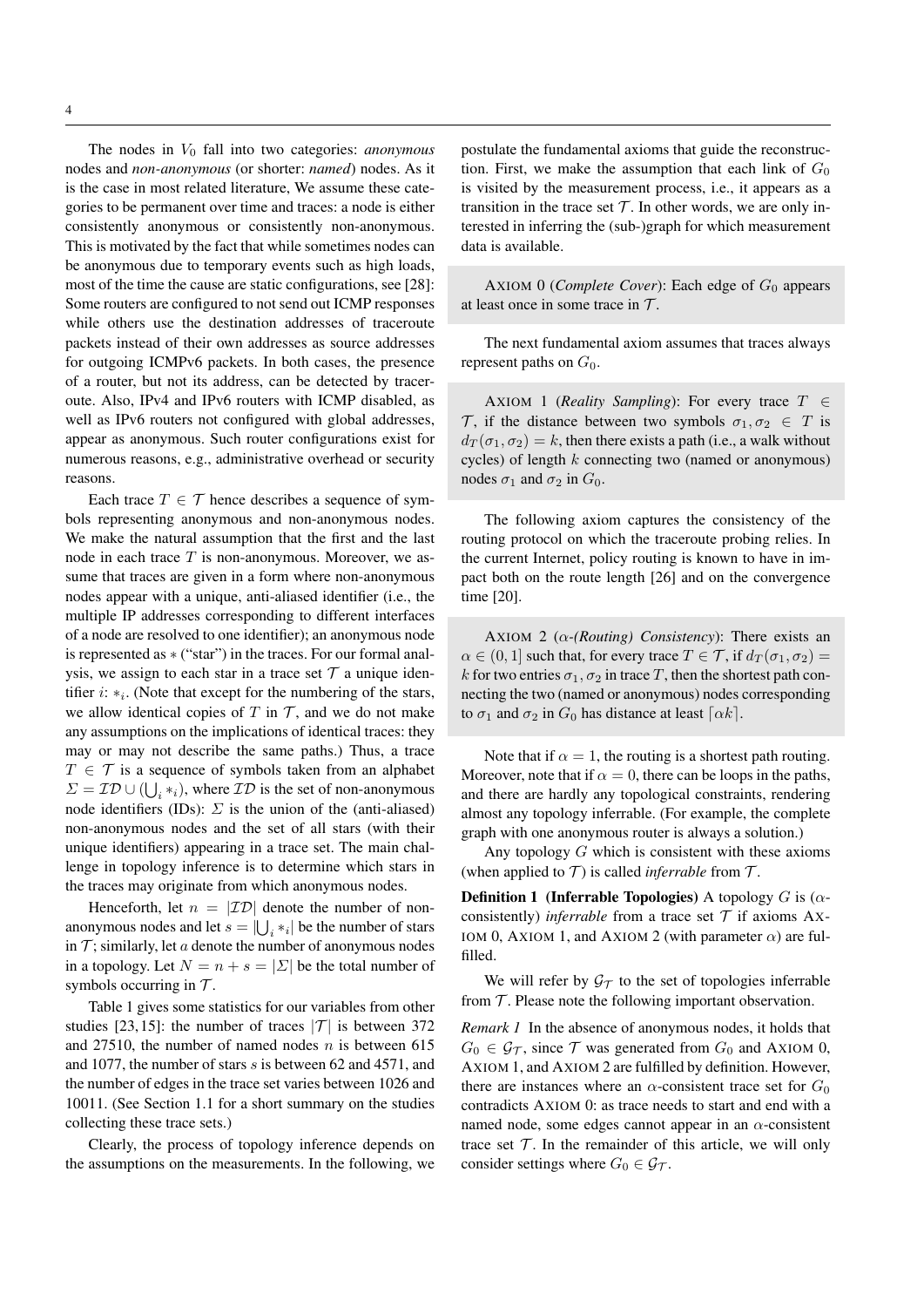| data              | $#$ traces | n    |      | $#$ edges | # named edges | # src-dst pairs | avg trace length |
|-------------------|------------|------|------|-----------|---------------|-----------------|------------------|
| routes $1$ [21]   | 6219       | 746  | 513  | 2372      | 1576          | 893             | 14.81            |
| routes $2$ [21]   | 27510      | 1077 | 4571 | 10011     | 2243          | 1417            | 15.57            |
| xprobes $[21]$    | 6407       | 909  | 631  | 2688      | 1512          | 905             | 15.69            |
| xroutes. $1$ [21] | 615        | 673  | 62   | 1026      | 906           | 273             | 15.83            |
| PAM [14]          | 372        | 1511 | 279  | 2685      | 2153          | 372             | 12.25            |

Fig. 1 This table gives an overview of the order of magnitudes of our model parameters in real life data. The number of edges refers to the number Fig. 1 This table gives an overview of the order of magnitudes of our model parameters in real life data. The number of edges refers to the number of edges in the trace set (the underlying graphs are unknown). The number o of edges in the trace set (the underlying graphs are unknown). The number of named edges counts the number of edges between named nodes. Some trace sets contain multiple queries for the same source-destination pairs, whereas others consist of one trace per pair.



Fig. 2 Two non-isomorphic inferred topologies, i.e., different mapping functions lead to these topologies.

The main objective of a topology inference algorithm ALG is to compute topologies which are consistent with these axioms. Concretely, ALG's input is the trace set  $\mathcal T$  together with the parameter  $\alpha$  specifying the assumed routing consistency. Essentially, the goal of any topology inference algorithm ALG is to compute a mapping of the symbols  $\Sigma$ (appearing in  $\mathcal T$ ) to nodes in an inferred topology  $G$ ; or, in case the input parameters  $\alpha$  and  $\tau$  are contradictory, reject the input. This mapping of symbols to nodes implicitly describes the edge set of  $G$  as well: the edge set is unique as all the transitions of the traces in  $\mathcal T$  are now unambiguously tied to two nodes.

So far, we have ignored an important and non-trivial question: When are two topologies  $G_1, G_2 \in \mathcal{G}_{\mathcal{T}}$  different (and hence appear as two independent topologies in  $\mathcal{G}_{\mathcal{T}}$ )? In this article, we pursue the following approach: We are not interested in purely topological isomorphisms, but we care about the identifiers of the non-anonymous nodes, i.e., we are interested in the locations of the non-anonymous nodes and their distance to other nodes. For anonymous nodes, the situation is slightly more complicated: one might think that as the nodes are anonymous, their "names" do not matter. Consider however the example in Figure 2: the two inferrable topologies have two anonymous nodes, one where {∗1, ∗2} plus {∗3, ∗4} are merged into one node each in the inferrable topology and one where  $\{*_1, *_4\}$  plus  $\{*_2, *_3\}$ are merged into one node each in the inferrable topology. In this article, we regard the two topologies as different, for the following reason: Assume that there are two paths in the network, one  $u \leadsto *_{2} \leadsto v$  (e.g., during day time) and one

 $u \leftrightarrow *_{3} \leftrightarrow v$  (e.g., at night); clearly, this traffic has different consequences and hence we want to be able to distinguish between the two topologies described above. In other words, our notion of isomorphism of inferred topologies is *path-aware*.

It is convenient to introduce the following MAP function. Essentially, an inference algorithm computes such a mapping.

**Definition 2** (Mapping Function MAP) Let  $G = (V, E) \in$  $\mathcal{G}_{\mathcal{T}}$  be a topology inferrable from  $\mathcal{T}$ . A topology inference algorithm describes a surjective mapping function MAP :  $\Sigma \rightarrow V$ . For the set of non-anonymous nodes in  $\Sigma$ , the mapping function is bijective; and each star is mapped to exactly one node in  $V$ , but multiple stars may be assigned to the same node. Note that for any  $\sigma \in \Sigma$ , MAP( $\sigma$ ) uniquely identifies a node  $v \in V$ . More specifically, we assume that MAP assigns labels to the nodes in  $V$ : in case of a named node, the label is simply the node's identifier; in case of anonymous nodes, the label is  $*_\beta$ , where  $\beta$  is the concatenation of the *sorted* indices of the stars which are merged into node  $*_{\beta}$ .

With this definition, two topologies  $G_1, G_2 \in \mathcal{G}_{\mathcal{T}}$  differ if and only if they do not describe the identical (MAP-) labeled topology. We will use this MAP function also for  $G_0$ , i.e., we will write  $\text{MAP}(\sigma)$  to refer to a symbol  $\sigma$ 's corresponding node in  $G_0$ .

AXIOM 1 implies a natural way to merge traces to derive additional bounds on path lengths.

**Lemma 1** *For two traces*  $T_1, T_2 \in \mathcal{T}$  *for which*  $\exists \sigma_1, \sigma_2, \sigma_3$ *, where*  $\sigma_2$  *refers to a named node, such that*  $d_{T_1}(\sigma_1, \sigma_2) = i$ and  $d_{T_2}(\sigma_2, \sigma_3) = j$ , it holds that the distance between two *nodes* u and v corresponding to  $\sigma_1$  and  $\sigma_2$ , respectively, in  $G_0$ , is at most  $d_{G_0}(\sigma_1, \sigma_3) \leq i + j$ .

*Proof* Let T be a trace set, and  $G \in \mathcal{G}_{\mathcal{T}}$ . Let  $\sigma_1, \sigma_2, \sigma_3$ s.t.  $\exists T_1, T_2 \in \mathcal{T}$  with  $\sigma_1 \in T_1, \sigma_3 \in T_2$  and  $\sigma_2 \in T_1 \cap T_2$  $T_2$ . Let  $i = d_{T_1}(\sigma_1, \sigma_2)$  and  $j = d_{T_2}(\sigma_1, \sigma_3)$ . Since any inferrable topology G fulfills AXIOM 1, there is a path  $\pi_1$ of length at most *i* between the nodes corresponding to  $\sigma_1$ and  $\sigma_2$  in G and a path  $\pi_2$  of length at most j between the nodes corresponding to  $\sigma_2$  and  $\sigma_3$  in G. The combined path can only be shorter, and hence the claim follows.  $\Box$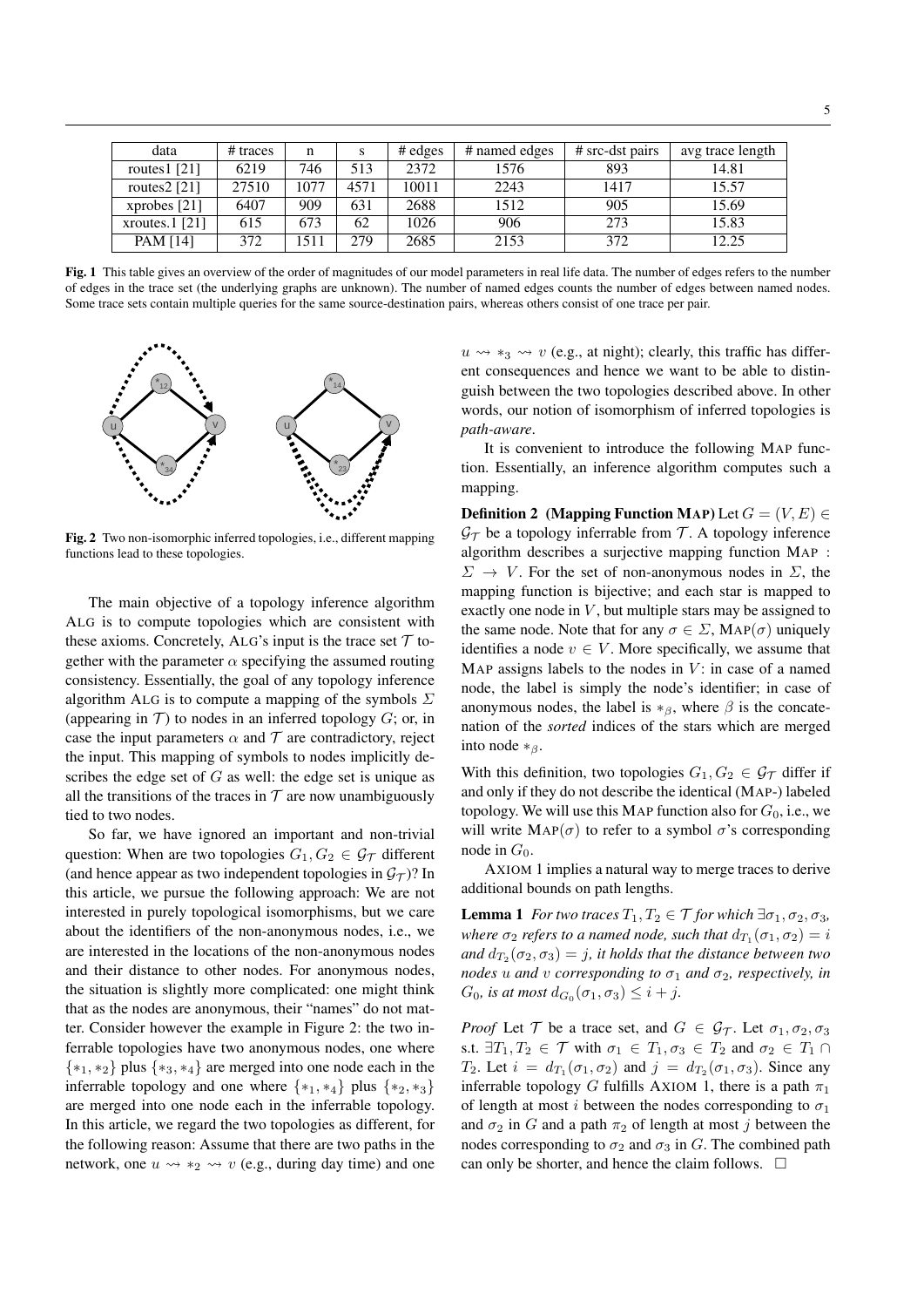In the remainder of this article, we will often assume that AXIOM 0 is given. Thus, to prove that a topology is inferrable from a trace set it is sufficient to show that AXIOM 1 and AXIOM 2 are satisfied.

## 3 Inferrable Topologies

What insights can be obtained from topology inference with minimal assumptions, i.e., with our axioms? Or what is the structure of the inferrable topology set  $\mathcal{G}_T$ ? We first make some general observations and then examine different graph metrics in more detail.

#### 3.1 Basic Observations

Although the generation of the entire topology set  $\mathcal{G}_{\mathcal{T}}$  may be computationally hard, some instances of  $\mathcal{G}_{\mathcal{T}}$  can be computed efficiently. The simplest possible inferrable topology is the so-called *canonic graph*  $G_C$ : the topology which assumes that all stars in the traces refer to different anonymous nodes. In other words, if a trace set  $T$  contains  $n = | \mathcal{ID} |$ named nodes and s stars,  $G_C$  will contain  $|V(G_C)| = N =$  $n + s$  nodes.

**Definition 3 (Canonic Graph**  $G_C$ ) The *canonic graph* is defined by  $G_C(V_C, E_C)$  where  $V_C = \Sigma$  is the set of (antialiased) nodes appearing in  $T$  (where each star is considered a unique anonymous node) and where  $\{\sigma_1, \sigma_2\} \in E_C \Leftrightarrow$  $\exists T \in \mathcal{T}, T = (\ldots, \sigma_1, \sigma_2, \ldots),$  i.e.,  $\sigma_1$  follows after  $\sigma_2$ in some trace  $T(\sigma_1, \sigma_2 \in T$  can be either non-anonymous nodes or stars). Let  $d_C(\sigma_1, \sigma_2)$  denote the *canonic distance* between two nodes, i.e., the length of a shortest path in  $G_C$ between the nodes  $\sigma_1$  and  $\sigma_2$ .

Note that  $G_C$  is indeed one inferrable topology. In this case, MAP :  $\Sigma \to \Sigma$  is the identity function.

## **Theorem 1**  $G_C$  *is inferrable from*  $\mathcal{T}$ *.*

*Proof* Fix  $T$ . We have to prove that  $G_C$  fulfills AXIOM 0, AXIOM 1 and AXIOM 2.

AXIOM 0: The axiom holds trivially: only edges from the traces are used in  $G_C$ .

AXIOM 1: Let  $T \in \mathcal{T}$  and  $\sigma_1, \sigma_2 \in T$ . Let  $k =$  $d_T(\sigma_1, \sigma_2)$ . We show that  $G_C$  fulfills AXIOM 1, namely, there exists a path of length  $k$  in  $G_C$ . Induction on  $k$ :  $(k = 1)$  By the definition of  $G_C$ ,  $\{\sigma_1, \sigma_2\} \in E_C$  thus there exists a path of length one between  $\sigma_1$  and  $\sigma_2$ . ( $k > 1$ :) Suppose AXIOM 1 holds up to  $k-1$ . Let  $\sigma'_1, \ldots, \sigma'_{k-1}$ be the intermediary nodes between  $\sigma_1$  and  $\sigma_2$  in T: T =  $(\ldots, \sigma_1, \sigma'_1, \ldots, \sigma'_{k-1}, \sigma_2, \ldots)$ . By the induction hypothesis, in  $G_C$  there is a path of length  $k - 1$  between  $\sigma_1$  and  $\sigma'_{k-1}$ . Let  $\pi$  be this path. By definition of  $G_C$ ,  $\{\sigma'_{k-1}, \sigma_2\} \in$ 

E<sub>C</sub>. Thus appending  $(\sigma'_{k-1}, \sigma_2)$  to  $\pi$  yields the desired path of length k linking  $\sigma_1$  and  $\sigma_2$ : AXIOM 1 thus holds up to k.

AXIOM 2: We have to show that  $d_T(\sigma_1, \sigma_2) = k \Rightarrow$  $d_C(\sigma_1, \sigma_2) \geq [\alpha \cdot k]$ . By contradiction, suppose that  $G_C$ does not fulfill AXIOM 2 with respect to  $\alpha$ . So there exists  $k' < \lceil \alpha \cdot k \rceil$  and  $\sigma_1, \sigma_2 \in V_C$  such that  $d_C(\sigma_1, \sigma_2) = k'.$ Let  $\pi$  be a shortest path between  $\sigma_1$  and  $\sigma_2$  in  $G_C$ . Let  $(T_1, \ldots, T_\ell)$  be the corresponding (maybe repeating) traces covering this path  $\pi$  in  $G_C$ . Let  $T_i \in (T_1, \ldots, T_\ell)$ , and let  $s_i$  and  $e_i$  be the corresponding start and end nodes of  $\pi$  in  $T_i$ . We will show that this path  $\pi$  implies the existence of a path in  $G_0$  which violates  $\alpha$ -consistency. Since  $G_0$  is in- $\sum_{i=1}^{\ell} d_{T_i}(s_i, e_i) = k' < [\alpha \cdot k] \leq d_{G_0}(\sigma_1, \sigma_2)$  since ferrable,  $G_0$  fulfills AXIOM 2, thus we have:  $d_C(\sigma_1, \sigma_2)$  =  $G_0$  is  $\alpha$ -consistent. However,  $G_0$  also fulfills AXIOM 1, thus  $d_{T_i}(s_i, e_i) \geq d_{G_0}(s_i, e_i)$ . Thus  $\sum_{i=1}^{\ell} d_{G_0}(s_i, e_i) \leq$  $\sum_{i=1}^{\ell} d_{T_i}(s_i, e_i) < d_{G_0}(\sigma_1, \sigma_2)$ : we have constructed a path from  $\sigma_1$  to  $\sigma_2$  in  $G_0$  whose length is shorter than the distance between  $\sigma_1$  and  $\sigma_2$  in  $G_0$ , leading to the desired contradiction.  $\square$ 

Theorem 1 implies that with our axioms the canonic graph is one of the possible topologies that could lead to a given trace set. However, it does not imply that the stars of traces from a given topology represent different nodes.

 $G_C$  can be computed efficiently from  $\mathcal T$ : represent each non-anonymous node and star as a separate node, and for any pair of consecutive entries (i.e., nodes) in a trace, add the corresponding link. The time complexity of this construction is linear in the size of  $T$ . Also note that there is no inferrable graph in  $\mathcal{G}_{\mathcal{T}}$  having a larger diameter than  $G_C$ .

With the definition of the canonic graph, we can derive the following lemma which establishes a necessary condition when two stars cannot represent the same node in  $G_0$ from constraints on the routing paths. This is useful for the characterization of inferred topologies.

Lemma 2 *Let* ∗1, ∗<sup>2</sup> *be two stars occurring in some traces in*  $T_1$ ,  $*_1$ ,  $*_2$  *cannot be mapped to the same node, i.e.,*  $MAP(*_1) \neq MAP(*_2)$ *, without violating the axioms in the following conflict situations:*

- *(i) if*  $*_1 \in T_1$  *and*  $*_2 \in T_2$ *, and*  $T_1$  *describes too a long path between anonymous node* MAP(∗1) *and nonanonymous node u, i.e.,*  $\lceil \alpha \cdot d_{T_1}(*_1, u) \rceil > d_C(u, *_2)$ .
- *(ii) if*  $*_1 \in T_1$  *and*  $*_2 \in T_2$ *, and there exists a trace* T *that contains a path between two non-anonymous nodes* u *and* v *and*  $[\alpha \cdot d_T(u, v)] > d_C(u, *_1) + d_C(v, *_2)$ .

*Proof* The first proof is by contradiction. Assume  $MAP(*_1) = MAP(*_2)$  represents the same node v of  $G_0$ , and that  $\lceil \alpha \cdot d_{T_1}(v, u) \rceil > d_C(u, v)$ . Then we know from AXIOM 2 that  $d_C(v, u) \geq d_{G_0}(v, u) \geq \lceil \alpha \cdot d_{T_1}(u, v) \rceil >$  $d_C(v, u)$ , which yields the desired contradiction.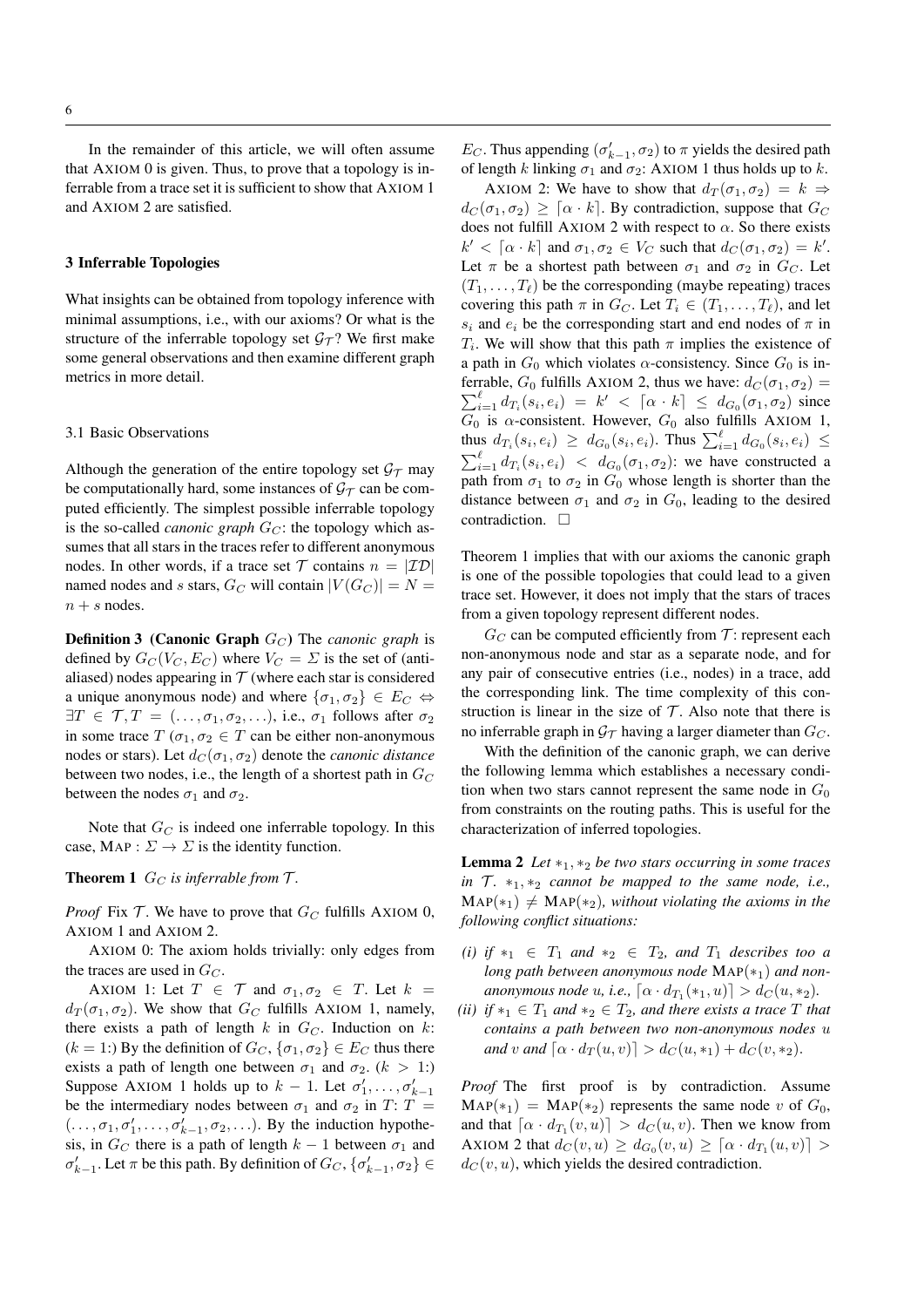Similarly for the second proof, assume for the sake of contradiction that  $\text{MAP}(*_1) = \text{MAP}(*_2)$  represents the same node w of  $G_0$ , and that  $\lceil \alpha \cdot d_T(u, v) \rceil > d_C(u, *_1) +$  $d_C(v, *_2) \ge d_{G_0}(u, w) + d_{G_0}(v, w)$ . Due to the triangle inequality, we have that  $d_{G_0}(u, w) + d_{G_0}(v, w) \ge d_{G_0}(u, v)$ and hence,  $\lceil \alpha \cdot d_T(u, v) \rceil > d_{G_0}(u, v)$ , which contradicts the fact that  $G_0$  is inferrable (Remark 1).  $\Box$ 

Lemma 2 can be applied to show that a topology is not inferrable from a given trace set because it merges (i.e., maps to the same node) two stars in a manner that violates the axioms. Let us introduce a useful concept for our analysis: the *star graph* that describes the conflicts between stars.

**Definition 4** (Star Graph  $G_*$ ) The *star graph*  $G_*(V_*, E_*)$ consists of vertices  $V_*$  representing stars in traces, i.e.,  $V_* =$  $\bigcup_i *_{i}$ . Two vertices are connected if and only if they must differ according to Lemma 2, i.e.,  $\{*_1, *_2\} \in E_*$  if and only if at least one of the conditions of Lemma 2 hold for  $*_1$ ,  $*_2$ .

Note that the star graph  $G_*$  is unique and can be computed efficiently for a given trace set  $T$ : Conditions (i) and (ii) can be checked by computing  $G_C$ . However, note that while  $G_*$  specifies some stars which cannot be merged, the construction is not sufficient: as Lemma 2 is based on  $G_C$ , additional links might be needed to characterize the set of inferrable and  $\alpha$ -consistent topologies  $\mathcal{G}_{\tau}$  exactly. In other words, a topology G obtained by merging stars that are adjacent in  $G_*$  is never inferrable ( $G \notin \mathcal{G}_{\mathcal{T}}$ ); however, merging non-adjacent stars does not guarantee that the resulting topology is inferrable.

What do star graphs look like? The answer is *arbitrarily*: the following lemma states that the set of possible star graphs is equivalent to the class of general graphs. This claim holds for any  $\alpha$ .

**Lemma 3** For any graph  $G = (V, E)$ , there exists a trace *set*  $\mathcal T$  *such that*  $G$  *is the star graph for*  $\mathcal T$ *.* 

*Proof* First we show how to construct a topology  $G_0 = (V_0, E_0)$  for a given star graph  $G = (V, E)$ and then describe a trace set of  $G_0$  that generates the star graph G. The node set  $V_0$  consists of  $|V|$  anonymous nodes and  $|V| \cdot (1 + \tau)$  named nodes, where  $\tau = \frac{3}{2\alpha} - \frac{1}{2}$ . The first building block of  $G_0$  is a copy of  $G$ . To each node  $v_i$  in the copy of G we add a chain consisting of  $2 + \tau$  nodes, first appending  $\tau$  non-anonymous nodes  $w_{(i,k)}$  where  $1 \leq k \leq \tau$ , followed by an anonymous node  $u_i$  and finally a named node  $w_{(i, \tau+1)}$ . More formally, we can describe the link set as  $E_0 = E \cup \bigcup_{i=1}^{|V|}$  $\{ \{v_i, w_{(i,1)}\}, \{w_{(i,1)}, w_{(i,2)}\}, \ldots, \{w_{(i,\tau)}, u_i\}, \{u_i, w_{(i,\tau+1)}\}$ The trace set  $T$  consists of the following  $|V| + |E|$  shortest path traces: the traces  $T_\ell$  for  $\ell \in \{1, \ldots, |V| \}$ , are given by  $T_{\ell}(w_{(\ell,\tau)}, w_{(\ell,\tau+1)})$  (for each node in V), and the traces  $T_\ell$  for  $\ell \in \{|V| + 1, \ldots, |V| + |E|\}$ , are given by

 $T_{\ell}(w_{(i,\tau)}, w_{(j,\tau)})$  for each link  $\{v_i, v_j\}$  in E. Note that  $G_0 = G_C$  as each star appears as a separate anonymous node. The star graph  $G_*$  corresponding to this trace set contains the |V| nodes  $*_i$  (corresponding to  $u_i$ ). In order to prove the claim of the lemma we have to show that two nodes  $*_i, *_j$  are conflicting according to Lemma 2 if and only if there is a link  $\{v_i, v_j\}$  in E. Case (i) does not apply because the minimum distance between any two nodes in the canonic graph is at least one, and  $[\alpha \cdot d_{T_i}(*_i, w_{(i,\tau)})] = 1$  and  $[\alpha \cdot d_{T_i}(*_i, w_{(i,\tau+1)})] = 1$ . It remains to examine Case (ii): " $\Rightarrow$ " if MAP(\*<sub>i</sub>) = MAP(\*<sub>j</sub>) there would be a path of length two between  $w_{(i,\tau)}$  and  $w_{(j,\tau)}$  in the topology generated by MAP; the trace set however contains a trace  $T_\ell(w_{(i,\tau)}, w_{(j,\tau)})$  of length 2 $\tau$  + 1. So  $\lceil \alpha \cdot d_{T_{\ell}}(w_{(i,\tau)}, w_{(j,\tau)}) \rceil = \lceil \alpha \cdot (2\tau + 1) \rceil =$  $\lceil \alpha \cdot (2 \lceil 3/(2\alpha) - 1/2 \rceil + 1 \rceil) \geq 3$ , which violates the  $\alpha$ -consistency (Lemma 2 (ii)) and hence  $\{*_i, *_j\} \in E_*$ and  $\{v_i, v_j\} \in E$ . " $\Leftarrow$ ": if  $\{v_i, v_j\} \notin E$ , there is no trace  $T(w_{(i,\tau)}, w_{(j,\tau)})$ , thus we have to prove that no trace  $T_{\ell}(w_{(i',\tau)}, w_{(j',\tau)})$  with  $i' \neq i$  and  $j' \neq j$  and  $j' \neq i$  leads to a conflict between  $*_i$  and  $*_j$ . We show that an even more general statement is true, namely that for any pair of distinct non-anonymous nodes  $x_1, x_2, \text{ where } x_1, x_2 \in \{v_{i'}, v_{j'}, w_{(i',k)}, w_{(j',k)} | 1 \leq$  $k \leq \tau + 1, i' \neq i, j' \neq i, j' \neq j$ , it holds that  $\begin{array}{rcl} \lceil \alpha \, \cdot \, d_C(x_1,x_2) \rceil & \leq & d_C(x_1,*_i) + d_C(x_2,*_j) \end{array}$  Since  $G_C = G_0$  and the traces contain shortest paths only, the trace distance between two nodes in the same trace is the same as the distance in  $G_C$ . The following tables contain the relevant lower bounds on distances in  $G_C$  and  $\mu(x_1, x_2) = d_C(x_1, *_i) + d_C(x_2, *_i).$ 

If  $x_1 \neq w_{(j',k_2)}$  then it holds for all  $x_1, x_2$  that  $d_{T_{\ell}}(x_1, x_2) \leq 2\tau + 1$  whereas  $\mu(x_1, x_2) = d_C(x_1, *_{i}) +$  $d_C(x_2, *_j) \geq 2\tau + 2$ . In all other cases it holds at least that  $d_C(x_1, x_2) < \mu(x_1, x_2)$ . Thus  $[\alpha \cdot d_C(x_1, x_2)] \leq$  $d_C(x_1, *_i) + d_C(x_2, *_i)$ . Consequently, we have conflicts if and only if  $\{v_i, v_j\} \in E$ , which concludes the proof.  $\Box$ 

The problem of computing inferrable topologies is related to the vertex colorings of the star graphs. We will use the following definition which relates a vertex coloring of  $G_*$  to an inferrable topology G by contracting independent stars in  $G_*$  to become one anonymous node in  $G$ . For example, observe that a maximum coloring treating every star in the trace as a separate anonymous node describes the inferrable topology  $G_C$ .

. of  $G_*: \gamma : V_* \to \{1, \ldots, k\}$ . We require that  $\gamma$  is a proper **Definition 5 (Coloring-Induced Graph)** Let  $\gamma$  denote a coloring of  $G_*$  which assigns colors  $1, \ldots, k$  to the vertices coloring of  $G_*$ , i.e., that different anonymous nodes are assigned different colors:  $\{u, v\} \in E_* \Rightarrow \gamma(u) \neq \gamma(v)$ .  $G_\gamma$ is defined as the topology *induced* by  $\gamma$ .  $G_{\gamma}$  describes the graph  $G_C$  where nodes of the same color are contracted:

 $\mathcal{E}$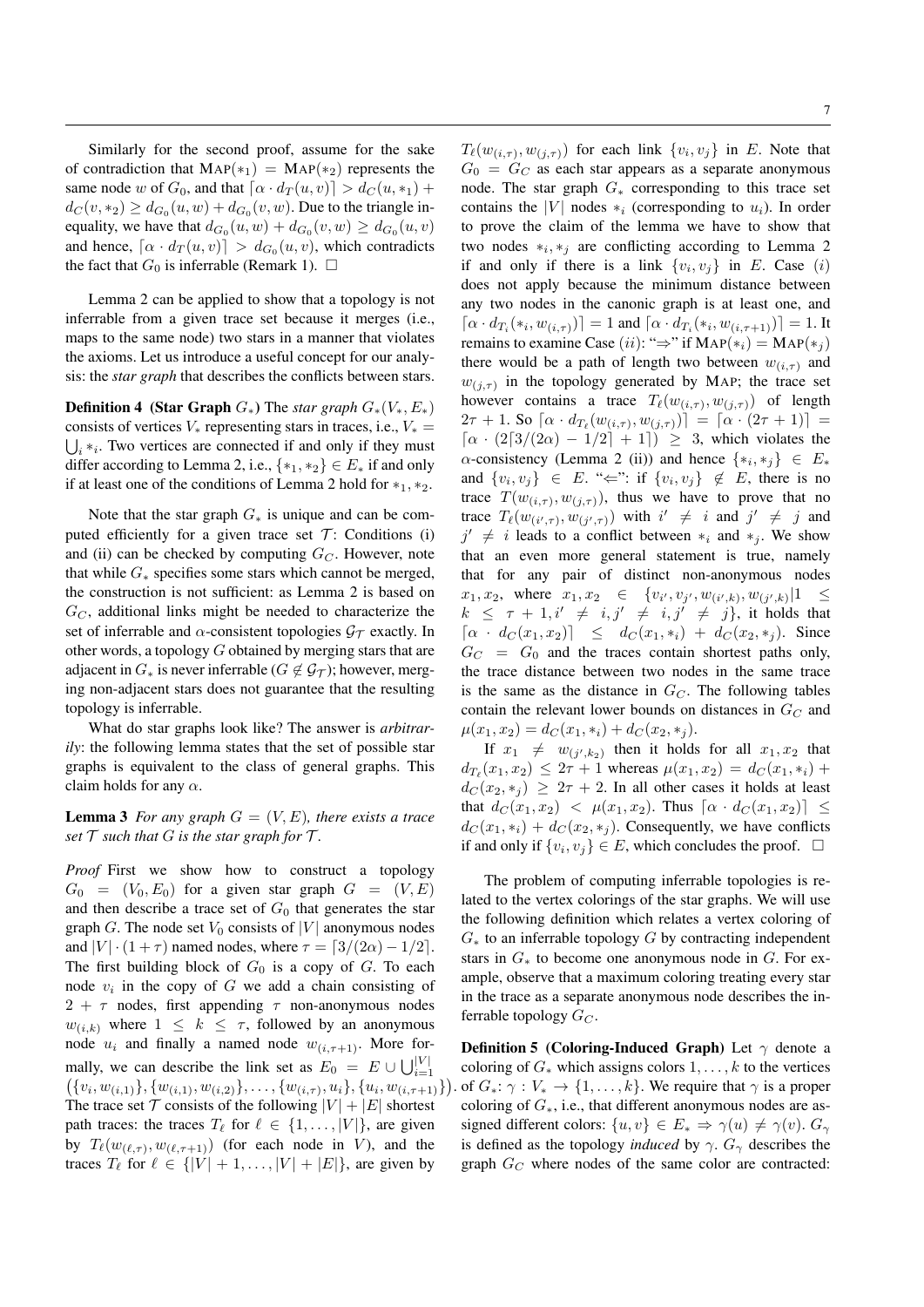| $d_C(\cdot,\cdot) \geq$ | $v_{i'}$          | $v_{i'}$          | $w_{(i',k_1)}$          | $w_{(j',k_1)}$          |
|-------------------------|-------------------|-------------------|-------------------------|-------------------------|
| $v_{i'}$                | $\Omega$          |                   | $k_1$                   | $k_1 + 1$               |
| $v_{i'}$                | 1                 | $\theta$          | $k_1 + 1$               | $k_1$                   |
| $w_{(i',k_2)}$          | $k_2$             | $k_2+1$           | $ k_2 - k_1 $           | $k_1 + 1 + k_2$         |
| $w_{(j',k_2)}$          | $k_2+1$           | $k_2$             | $k_1 + 1 + k_2$         | $ k_2 - k_1 $           |
| $*_i$                   | $\tau+2$          | $\tau+1$          | $2 + \tau + k_1$        | $\tau-k_1+1$            |
| $*_j$                   | $\tau+2$          | $\tau+2$          | $2 + \tau + k_1$        | $2 + \tau + k_1$        |
|                         |                   |                   |                         |                         |
| $\mu(\cdot,\cdot) \geq$ | $v_{i'}$          | $v_{i'}$          | $w_{(i',k_1)}$          | $w_{(j',k_1)}$          |
| $v_{i'}$                | $2\tau+4$         | $2\tau+3$         | $4 + 2\tau + k_1$       | $4 + 2\tau + k_1$       |
| $v_{i'}$                | $2\tau+3$         | $2\tau+4$         | $2\tau + 3 + k_1$       | $3 + 2\tau + k_1$       |
| $w_{(i',k_2)}$          | $4 + 2\tau + k_2$ | $4 + 2\tau + k_2$ | $4+2\tau+k_1+k_2$       | $4+2\tau+k_1+k_2$       |
| $w_{(j',k_2)}$          | $2\tau - k_2 + 3$ | $2\tau - k_2 + 3$ | $2\tau + 3 + k_1 - k_2$ | $2\tau + k_1 - k_2 + 3$ |

Fig. 3 Proof of Lemma 3: lower bounds for the distances in  $G_C$ , and lower bounds for  $\mu(x_1, x_2) = d_C(x_1, *_i) + d_C(x_2, *_j)$ .



Fig. 4 Visualization for proof of Lemma 4. Solid lines denote links, dashed lines denote paths (of annotated length).

two vertices u and v represent the same node in  $G_{\gamma}$ , i.e.,  $\text{MAP}(*_i) = \text{MAP}(*_i)$ , if and only if  $\gamma(*_i) = \gamma(*_i)$ .

The following two lemmas establish an intriguing relationship between colorings of  $G_*$  and inferrable topologies. Also note that Definition 5 implies that two different colorings of  $G_*$  define two non-isomorphic inferrable topologies.

We first show that while a coloring-induced topology always fulfills AXIOM 1, the routing consistency is sacrificed.

**Lemma 4** *Let*  $\gamma$  *be a proper coloring of*  $G_*$ *. The coloring induced topology*  $G_{\gamma}$  *is a topology fulfilling* AXIOM 2 with *a routing consistency of*  $\alpha' > 0$ , for an arbitrarily small  $\alpha'$ .

*Proof* We have to show that the paths in the traces correspond to paths in  $G_{\gamma}$ . Let  $T \in \mathcal{T}$ , and  $\sigma_1, \sigma_2 \in T$ . Let  $\pi$ be the sequence of nodes in T connecting  $\sigma_1$  and  $\sigma_2$ . This is also a path in  $G_\gamma$ : since  $\alpha > 0$ , for any two symbols  $\sigma_1, \sigma_2 \in T$ , it holds that  $\text{MAP}(\sigma_1) \neq \text{MAP}(\sigma_2)$  as  $\alpha > 0$ . Since the traces we consider are finite, the ratio of the shortest path between two nodes and length of the longest trace always exceeds zero and thus  $\alpha' > 0$ .

We now construct an example showing that the  $\alpha'$  for which  $G_{\gamma}$  fulfills AXIOM 2 can be arbitrarily small. Consider the graph represented in Figure 4. Let  $T_1 = (s, \ldots, t), T_2 = (s, *_1, \ldots, m_1), T_3$  $(m_1, \ldots, *_{2}, m_2), T_4 = (m_2, *_{3}, \ldots, m_{3}), T_5$  $(m_3, \ldots, *_4, t)$ . We assume  $\alpha = 1$ . By changing parameters

 $k = d_C(s,t)$  and  $k' = d_C(m_1, *_1) = d_C(m_1, *_2) =$  $d_C (m_3, *_3) = d_C (m_3, *_4)$ , we can modulate the links of the corresponding star graph  $G_*$ . Using  $d_{T_1}(s,t) = k$ , observe that  $k > 2 \Leftrightarrow {\ast_1, *_4} \in E_*$ . Similarly,  $k > 2(k' + 1) \Leftrightarrow \{*_1, *_3\} \in E_* \wedge \{*_2, *_4\} \in E_*$  and  $k > 2(k' + 2) \Leftrightarrow {\ast_1, *_2} \in E_* \wedge {\ast_3, *_4} \in E_*$ Taking  $k = 2k' + 4$ , we thus have  $E_* =$  $\{\{*_1,*_3\}, \{*_2,*_4\}, \{*_1,*_4\}\}.$ 

Thus, we here construct a situation where  $*_1$  and  $*_2$ as well as  $*_3$  and  $*_4$  can be merged without breaking the consistency requirement, but where merging both simultaneously leads to a topology  $G'$  that is only  $4/k$ -consistent, since  $d_{G'}(s, t) = 4$ . This ratio can be made arbitrarily small provided we choose  $k' = (k-4)/2$ .  $\Box$ 

An inferrable topology always defines a proper coloring on  $G_*$ .

**Lemma 5** *Let*  $\mathcal T$  *be a trace set and*  $G_*$  *its corresponding star graph. If a topology*  $G$  *is inferrable from*  $T$ *, then*  $G$ *induces a proper coloring on* G∗*.*

*Proof* For any  $\alpha$ -consistent inferrable topology G there exists some mapping function MAP that assigns each symbol of  $\mathcal T$  to a corresponding node in  $G$  (cf Definition 2), and this mapping function gives a coloring on  $G_*$  (i.e., merged stars appear as nodes of the same color in  $G_*$ ). The coloring must be proper: due to Lemma 2, an inferrable topology can never merge adjacent nodes of  $G_*$ . □

The colorings of  $G_*$  allow us to derive an upper bound on the cardinality of  $\mathcal{G}_{\mathcal{T}}$ .

Theorem 2 *Given a trace set* T *sampled from a network*  $G_0$  *and*  $\mathcal{G}_{\mathcal{T}}$ *, the set of topologies inferrable from*  $\mathcal{T}$ *, it holds that:*

$$
\sum_{k=\gamma(G_*)}^{|V_*|} P(G_*, k)/k! \geq |\mathcal{G}_{\mathcal{T}}|,
$$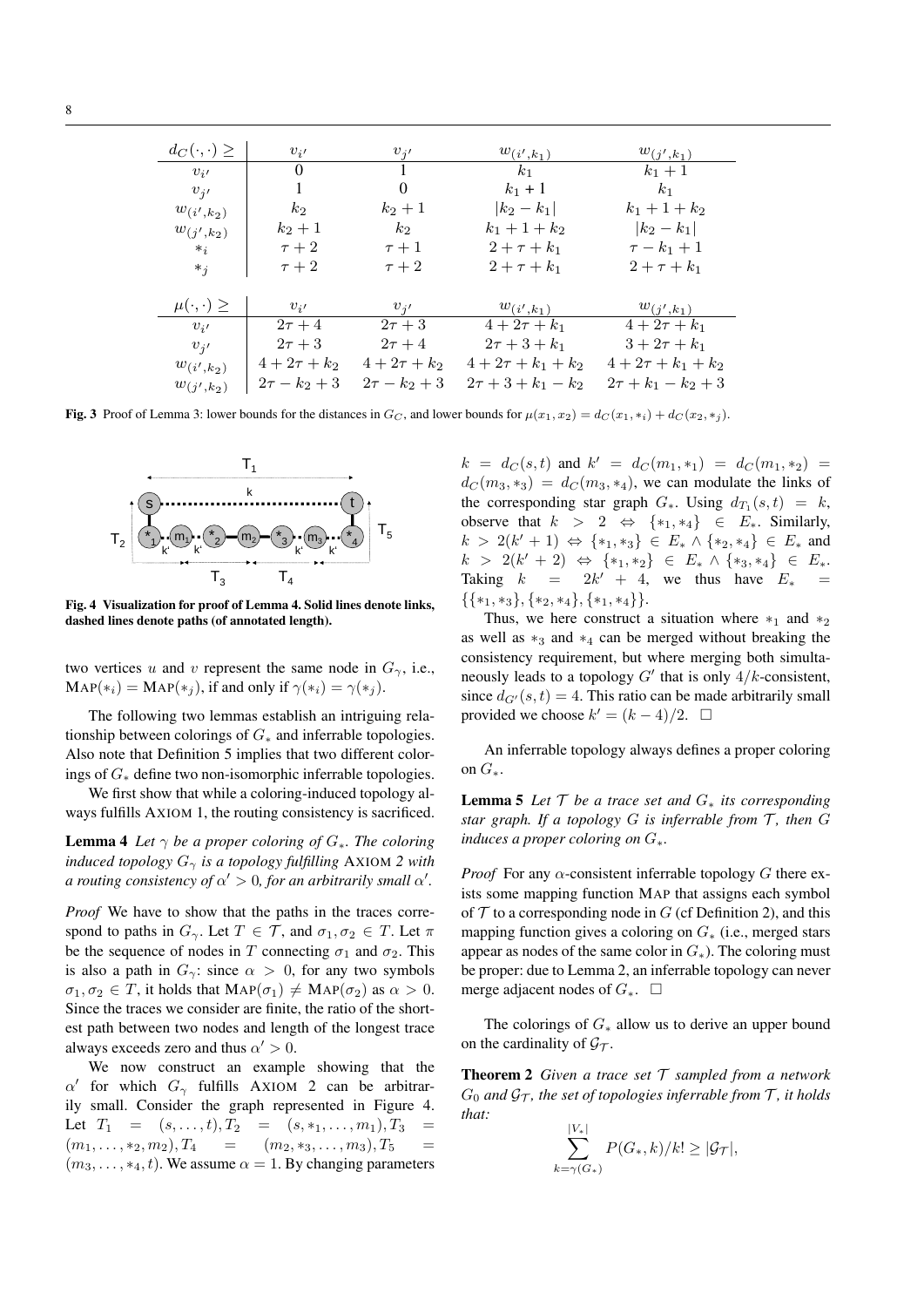*where*  $\gamma(G_*)$  *is the chromatic number of*  $G_*$  *and*  $P(G_*, k)$ *is the number of colorings of* G<sup>∗</sup> *with* k *colors (known as the* chromatic polynomial *of* G∗*).*

*Proof* The proof follows directly from Lemma 5 which shows that each inferred topology has proper colorings, and the fact that a coloring of  $G_*$  cannot result in two different inferred topologies, as the coloring uniquely describes which stars to merge (Lemma 4). In order to account for isomorphic colorings, we need to divide by the number of color permutations.  $\square$ 

Note that the fact that  $G_*$  can be an arbitrary graph (Lemma 3) implies that we cannot exploit some special properties of  $G_*$  to compute colorings of  $G_*$  and  $\gamma(G_*)$ . Also note that the exact computation of the upper bound is hard, since the minimal coloring as well as the chromatic polynomial of  $G_*$  (in P $\sharp$ ) is needed. To complement the upper bound, we note that star graphs with a small number of conflict edges can indeed result in a large number of inferred topologies.

**Theorem 3** *Regardless of*  $\alpha > 0$ *, there is a trace set for which the number of non-isomorphic colorings of* G<sup>∗</sup> *equals*  $|G_T| \leq B_s$ , where  $G_T$  is the set of inferrable and  $\alpha$ *consistent topologies, s is the number of stars in*  $\mathcal{T}$ *, and*  $B$ *, is the* Bell number *of* s*. Such a trace set can originate from*  $a G_0$  *network with one anonymous node only.* 

*Proof* Consider a trace set  $\mathcal{T} = \{(\sigma_i, *_i, \sigma'_i)_{i=1,\dots,s}\}$  (e.g., obtained from exploring a topology  $G_0$  where one anonymous center node is connected to 2s named nodes). The trace set does not impose any constraints on how the stars relate to each other, and hence,  $G_*$  does not contain any edges at all; even when stars are merged, there are no constraints on how the stars relate to each other. Therefore, the star graph for  $\mathcal T$  has  $B_s = \sum_{j=0}^s S_{(s,j)}$  colorings, where  $S_{(s,j)} = 1/j! \cdot \sum_{\ell=0}^{j} (-1)^{\ell} {\binom{j}{\ell}} (j - \ell)^s$  is the number of ways to group  $s$  nodes into  $j$  different, disjoint non-empty subsets (known as the *Stirling number of the second kind*). Each of these colorings also describes a distinct inferrable topology as MAP assigns unique labels to anonymous nodes stemming from merging a group of stars (cf Definition 2).  $\Box$ 

Using these observations it is now possible to design an algorithm extracting  $G_T$ : first, i) construct  $G_c$  and  $G_*$  using  $\mathcal T$  and the parameter  $\alpha$ . Then, ii) compute all the non isomorphic proper colorings of  $G_*$ . Each such coloring  $\gamma$ defines which vertices to merge in  $G_c$  to obtain a colorinduced topology  $G_{\gamma}$ . Finally, *iii*) for each color-induced graph  $G_{\gamma}$ , test whether it is  $\alpha$ -consistent with respect to  $\mathcal{T}$ . Note that each color of a proper coloring  $\gamma$  yields an anonymous router in  $G_{\gamma}$ . Thus, if one is only interested in minimal topologies, it is possible to compute only the minimal colorings of  $G_*$  on step ii). More formally, Algorithm 1 summarizes the steps required to produce the set of all inferrable topologies  $\mathcal{G}_{\mathcal{T}}$ .

| <b>Algorithm 1</b> Given traces $\tau$ :                                                |
|-----------------------------------------------------------------------------------------|
| 1: Compute $G_*$ and $G_C$                                                              |
| 2: $G_{\tau} \leftarrow \emptyset$                                                      |
| 3: for all proper colorings $\gamma$ of $G_*$ do                                        |
| 4:<br>$G_{\gamma} \leftarrow G_C$                                                       |
| 5:<br>for all pairs $\{*_i, *_i\}$ do                                                   |
| if $\gamma(*) = \gamma(*)$ then<br>6:                                                   |
| 7:<br>merge $*_i$ and $*_j$ in $G_\gamma$                                               |
| 8:<br>end if                                                                            |
| 9:<br>end for                                                                           |
| 10:<br>$\mathcal{G}_{\mathcal{T}} \leftarrow \mathcal{G}_{\mathcal{T}} \cup G_{\gamma}$ |
| $11:$ end for                                                                           |
| 12: return $\mathcal{G}_{\mathcal{T}}$                                                  |
|                                                                                         |

#### 3.2 Properties

Even if the number of inferrable topologies is large, studying trace sets can still be useful if one is mainly interested in some properties of  $G_0$  and if the ensemble  $\mathcal{G}_{\mathcal{T}}$  is homogenous with respect to these properties; for example, if "most" of the instances in  $\mathcal{G}_{\mathcal{T}}$  the properties are close to  $G_0$ , it may be an option to conduct an efficient sampling analysis on random representatives. Therefore, in the following, we will take a closer look on how much the members of  $\mathcal{G}_{\mathcal{T}}$  differ in various aspects.

Important metrics to characterize inferrable topologies are, for instance, the graph size, the diameter  $DIAM(\cdot)$ , the number of triangles  $C_3(\cdot)$  of G. In the following, let  $G_1 = (V_1, E_1), G_2 = (V_2, E_2) \in \mathcal{G}_{\mathcal{T}}$  be two arbitrary representatives of  $G_{\tau}$ .

The possible difference and ratio of inferrable graph sizes is at most linear in the number of stars.

**Theorem 4** *It holds that*  $|V_1| - |V_2| \leq s - \gamma(G_*) \leq s - 1$ *and*  $|V_1|/|V_2| \leq (n+s)/(n+\gamma(G_*)) \leq (2+s)/3$ . *Moreover,*  $|E_1| - |E_2| \leq 2(s - \gamma(G_*))$  *and*  $|E_1|/|E_2| \leq$  $(\nu+2s)/(\nu+2) \leq s$ , where  $\nu$  denotes the number of edges *between non-anonymous nodes. There are traces with inferrable topology*  $G_1$ ,  $G_2$  *reaching these bounds.* 

*Proof* In the worst-case, each star in the trace represents a different node in  $G_1$ , so the maximal number of nodes in any topology in  $\mathcal{G}_{\mathcal{T}}$  is the total number of non-anonymous nodes plus the total number of stars in  $\mathcal T$ . This number of nodes is reached in the topology  $G_C$ . According to Definition 4, only non-adjacent stars in  $G_*$  can represent the same node in an inferrable topology. Thus, the stars in trace  $T$  must originate from at least  $\gamma(G_*)$  different nodes. As a consequence  $|V_1|$  –  $|V_2| \leq s - \gamma(G_*)$ , which can reach  $s-1$  for a trace set  $\mathcal{T} =$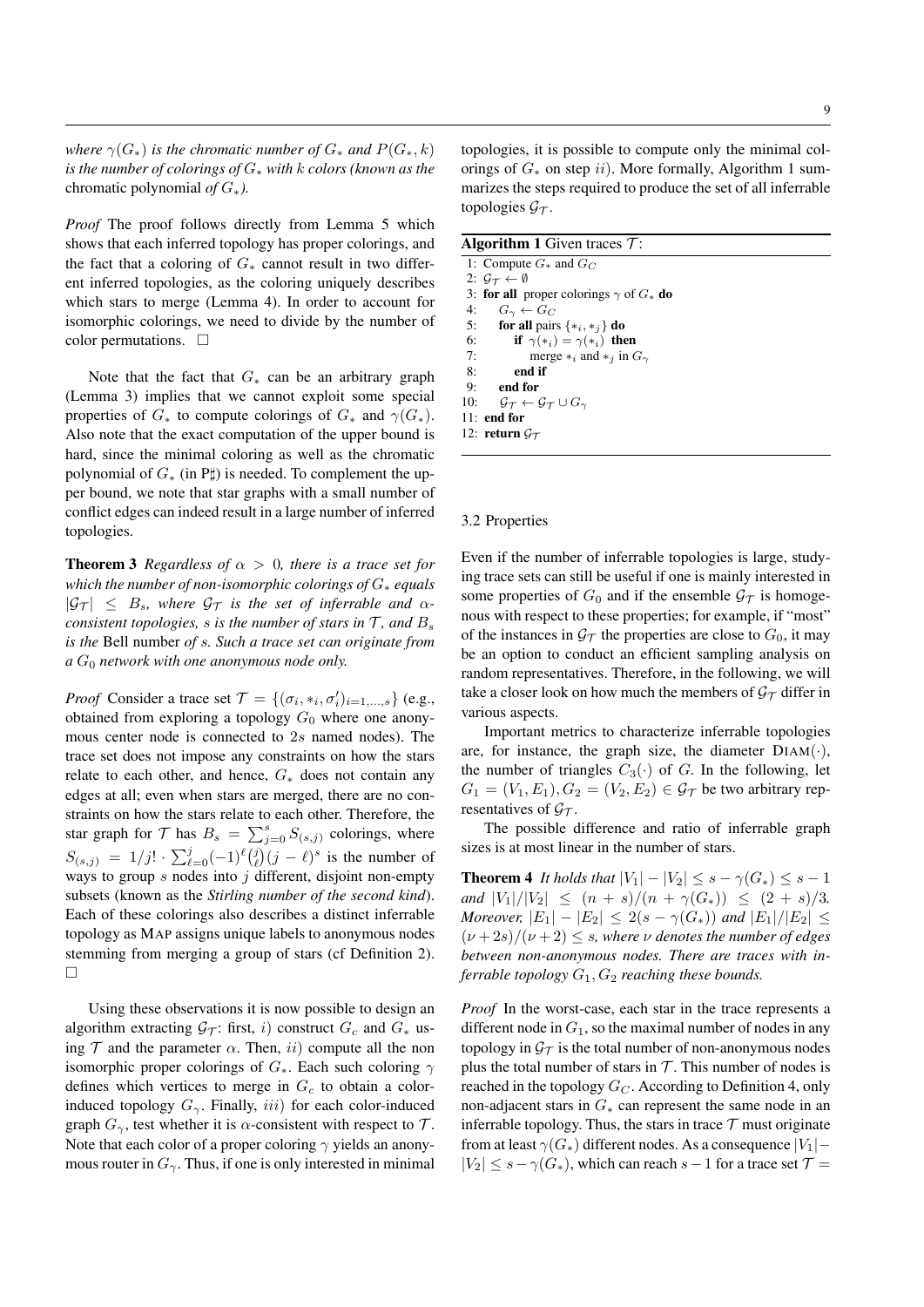${T_i = (v, *_i, w) | 1 \le i \le s}$ . Analogously,  $|V_1|/|V_2| \le$  $(n + s)/(n + \gamma(G_{*})) \leq (2 + s)/3.$ 

Observe that each occurrence of a node in a trace describes at most two edges. If all anonymous nodes are merged into  $\gamma(G_*)$  nodes in  $G_1$  and are separate nodes in  $G_2$  the difference in the number of edges is at most  $2(s-\gamma(G_*))$ . Analogously,  $|E_1|/|E_2| \leq (\nu+2s)/(\nu+2) \leq$ s. The trace set  $\mathcal{T} = \{T_i = (v, *_i, w) | 1 \le i \le s\}$  reaches this bound.  $\square$ 

Observe that inferrable topologies can also differ in the number of connected components. This implies that the shortest distance between two named nodes can differ arbitrarily between two representatives in  $\mathcal{G}_{\mathcal{T}}$ .

Theorem 5 *Let* COMP(G) *denote the number of connected components of a topology* G. Then,  $|COMP(G_1) \text{COMP}(G_2)| \leq n/2$ . There are traces with inferrable topol*ogy* G1, G<sup>2</sup> *reaching these bounds.*

*Proof* Consider the trace set  $\mathcal{T} = \{T_i, i = 1 \dots \lfloor n/2 \rfloor\}$  in which  $T_i = \{n_{2i}, *_{i}, n_{2i+1}\}\.$  Since  $i \neq j \Rightarrow T_i \cap T_j = \emptyset$ , we have  $|E_*| = 0$ . Take  $G_1$  as the 1-coloring of  $G_*$ :  $G_1$ is a topology with one anonymous node connected to all named nodes. Take  $G_2$  as the  $\lfloor n/2 \rfloor$ -coloring of the star graph:  $G_2$  has  $\lfloor n/2 \rfloor$  distinct connected components (consisting of three nodes).

*Upper bound:* For the sake of contradiction, suppose  $\exists \mathcal{T}$  s.t.  $|\text{COMP}(G_1) - \text{COMP}(G_2)| > |n/2|$ . Let us assume that  $G_1$  has the most connected components:  $G_1$  has at least  $\lfloor n/2 \rfloor + 1$  more connected components than  $G_2$ . Let  $C$  refer to a connected component of  $G_2$  whose nodes are not connected in  $G_1$ . This means that C contains at least one anonymous node. Thus, C contains at least two named nodes (since a trace  $T$  cannot start or end by a star). There must exist at least  $\lfloor n/2 \rfloor + 1$  such connected component C. Thus  $G_2$  has to contain at least  $2(|n/2|+1) \ge n+1$  named nodes. Contradiction.

Another aspect of the usefulness of topology inference depends on the distortion of shortest paths.

Definition 6 (Stretch) The maximal ratio of the distance of two non-anonymous nodes in  $G_0$  and a connected topology G is called the *stretch* ρ:

$$
\rho = \max_{u,v \in \mathcal{ID}(G_0)} \max \left\{ \frac{d_{G_0}(u,v)}{d_G(u,v)}, \frac{d_G(u,v)}{d_{G_0}(u,v)} \right\}.
$$

From Theorem 5 we already know that inferrable topologies can differ in the number of connected components, and hence, the distance and the stretch between nodes can be arbitrarily wrong. Hence, in the following, we will focus on connected graphs only. However, even if two nodes are connected, their distance in inferrable topologies can be much longer or shorter than in  $G_0$ .



Fig. 5 Due to the lack of a trace between  $v$  and  $w$ , the stretch of an inferred topology can be large.

Figure 5 gives an example. Both topologies are inferrable from the traces  $T_1 = (v, \ast, v_1, \dots, v_k, u)$  and  $T_2 = (w, \ast, w_1, \ldots, w_k, u)$ . One inferrable topology is the canonic graph  $G_C$  (Figure 5 *left*), whereas the other topology merges the two anonymous nodes (Figure 5 *right*). The distances between v and w are  $2(k + 2)$  and 2, respectively, implying a stretch of  $k + 2$ .

Theorem 6 *Let* u *and* v *be two arbitrary named nodes in the connected topologies*  $G_1$  *and*  $G_2$ *. Then, even for only two stars in the trace set, it holds for the stretch that*  $\rho \leq (N-1)/2$ *. There are traces with inferrable topologies* G1, G<sup>2</sup> *reaching these bounds.*

*Proof* A "lower bound" example follows from Figure 5. Essentially, this is also the worst case: note that the difference in the shortest distance between a pair of nodes  $u$  and  $v$  in  $G_1$  and  $G_2$  is only greater than 0 if the shortest path between them involves at least one anonymous node. Hence the shortest distance between such a pair is two. The longest shortest distance between the same pair of nodes in another inferred topology visits all nodes in the network, i.e., its length is bounded by  $N - 1$ .  $\Box$ 

We now turn our attention to the diameter and the degree.

**Theorem 7** For connected topologies  $G_1, G_2$  it holds that  $DIAM(G_1) - DIAM(G_2) \leq (s-1)/s \cdot DIAM(G_C) \leq (s-1)$  $1)(N-1)/s$  and  $DIAM(G_1)/DIAM(G_2) \leq s$ , where  $DIAM$ *denotes the graph diameter and*  $DIAM(G_1) > DIAM(G_2)$ . *There are instances*  $G_1, G_2$  *that reach these bounds.* 

*Proof Upper bound:* As  $G_C$  does not merge any stars, it describes the network with the largest diameter. Let  $\pi$  be a longest path between two nodes u and v in  $G_C$ . In the extreme case,  $\pi$  is the only path determining the network diameter and  $\pi$  contains all star nodes. Then, the graph where all s stars are merged into one anonymous node has a minimal diameter of at least  $DIAM(G_C)/s$ .

*Instances meeting the bound:* Consider the trace set  $\mathcal{T} = \{(u_1, \ldots, *_1, \ldots, u_2), (u_2, \ldots, *_2, \ldots, u_3), \ldots,$  $(u_s, \ldots, *_{s}, \ldots, u_{s+1})$  with x named nodes and star in the middle between  $u_i$  and  $u_{i+1}$  (assume x to be even, x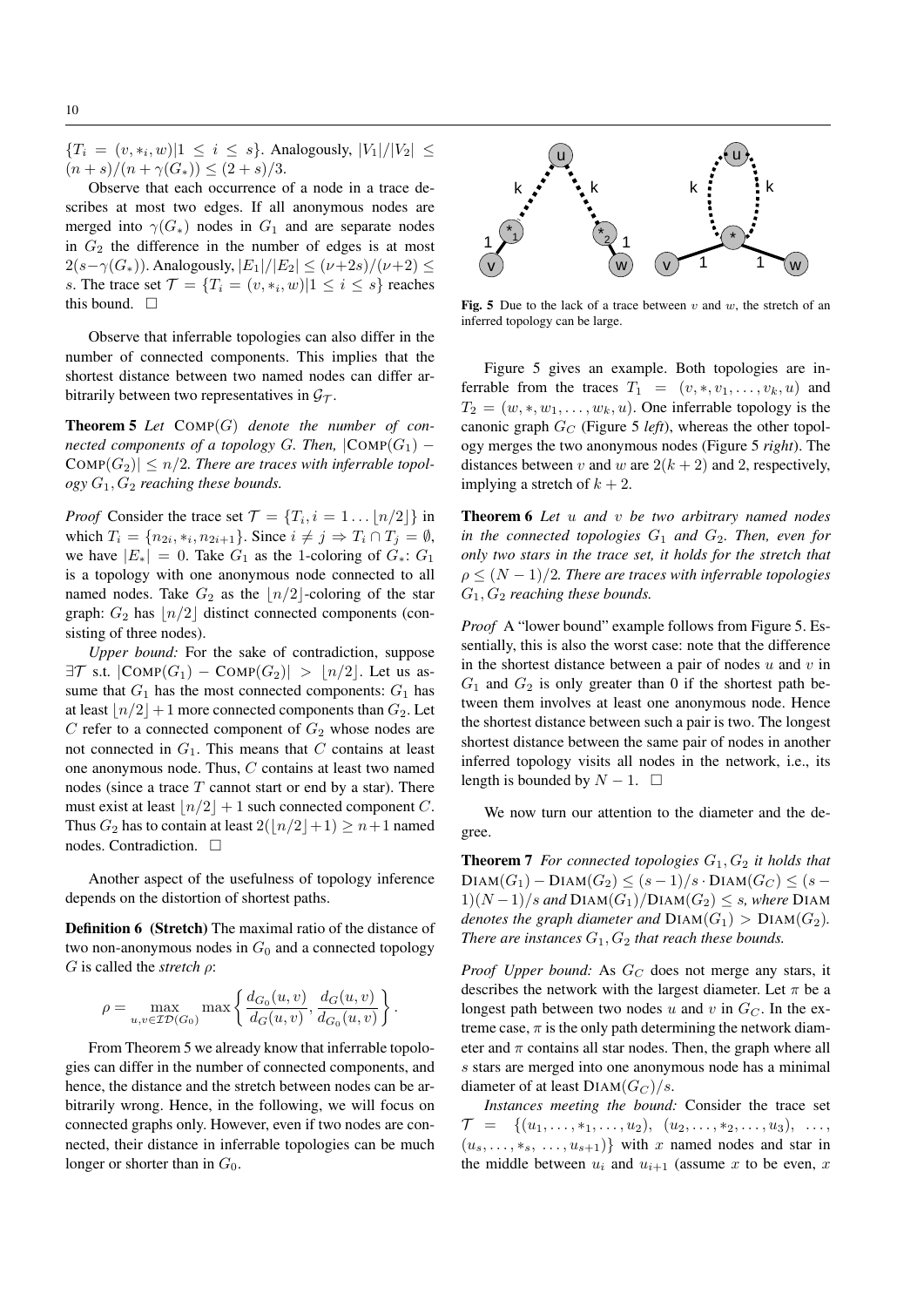

Fig. 6 Estimation error for diameter.

does not include  $u_i$  and  $u_{i+1}$ ). It holds that  $DIAM(G_C)$  =  $s \cdot (x + 2)$  whereas in a graph G where all stars are merged,  $DIAM(G) = x + 2$ . There are  $n = s(x + 1)$  non-anonymous nodes, so  $x = n/s - 1$ . Figure 6 depicts an example.  $□$ 

Theorem 8 *For the maximal node degree* DEG*, we have*  $\text{DEG}(G_1)$  –  $\text{DEG}(G_2) \leq 2(s - \gamma(G_*))$  *and*  $\text{DEG}(G_1)/\text{DEG}(G_2) \leq s - \gamma(G_*) + 1$ . There are instances G1, G<sup>2</sup> *that reach these bounds.*

*Proof* Each occurrence of a node in a trace describes at most two links incident to this node. For the degree difference we only have to consider the links incident to at least one anonymous node, as the number of links between non-anonymous nodes is the same in  $G_1$  and  $G_2$ . If all anonymous nodes can be merged into  $\gamma(G_*)$  nodes in  $G_1$  and all anonymous nodes are separate in  $G_2$  the difference in the maximum degree is thus at most  $2(s - \gamma(G_*))$ , as there can be at most  $s - \gamma(G_*) + 1$  nodes merged into one node and the minimal maximum degree of a node in  $G_2$  is two. This bound is tight, as the trace set  $T_i = \{v_i, \ast, w_i\}$  for  $1 \leq i \leq s$  containing s stars can be represented by a graph with one anonymous node of degree 2s or by a graph with s anonymous nodes of degree two each. For the ratio of the maximal degree we can ignore links between non-anonymous nodes as well, as these only decrease the ratio. The highest number of links incident at node  $v$  with one endpoint in the set of anonymous nodes is  $s - \gamma(G_*) + 1$  for non-anonymous nodes and  $2(s - \gamma(G_*) + 1)$  for anonymous nodes, whereas the lowest number is two.  $\square$ 

The number of triangles is another important topology characteristic that indicates how well meshed a network is.

**Theorem 9** *Let*  $C_3(G)$  *be the number of cycles of length* 3 *of the graph G. It holds that*  $C_3(G_1) - C_3(G_2) \leq 2s(s-1)$ *, which can be reached. The relative error*  $C_3(G_1)/C_3(G_2)$ *can be arbitrarily large unless the number of links between non-anonymous nodes exceeds* n <sup>2</sup>/4 *in which case the ratio is upper bounded by*  $2s(s - 1) + 1$ .

*Proof Upper bound:* Each node which is part of a triangle has at least two incident edges. Thus, a node  $v$  can be part of at most  $\binom{\text{DeG}(v)}{2}$  triangles, where  $\text{DEG}(v)$  denotes v's degree. As a consequence the number of triangles containing an anonymous node in an inferrable topology with  $a$  anonymous nodes  $u_1, \ldots u_a$  is at most  $\sum_{j=1}^a \binom{\text{Dec}(u_j)}{2}$ . Given s, this sum is maximized if  $a = 1$  and  $\overline{DEG(u_1)} = 2s$  as 2s is

the maximum degree possible due to Theorem 8. Thus there can be at most  $s·(2s-1)$  triangles containing an anonymous node in  $G_1$ . The number of triangles with at least one anonymous node is minimized in  $G_C$  because in the canonic graph the degrees of the anonymous nodes are minimized, i.e, they are always exactly two. As a consequence there cannot be more than s such triangles in  $G_C$ .

If the number of such triangles in  $G_C$  is smaller by x, then the number of of triangles with at least one anonymous node in the topology  $G_1$  is upper bounded by  $s \cdot (2s-1)-x$ . The difference between the triangles in  $G_1$  and  $G_2$  is thus at most  $s(2s - 1) - x - s + x = 2s(s - 1)$ .

*Example meeting this bound:* If the non-anonymous nodes form a complete graph and all star nodes can be merged into one node in  $G_1$  and  $G_2 = G_C$ , then the difference in the number of triangles matches the upper bound. Consequently it holds for the ratio of triangles with anonymous nodes that it does not exceed  $(s(2s-1)-x)/(s-x)$ . Thus the ratio can be infinite, as  $x$  can reach  $s$ . However, if the number of links between  $n$  non-anonymous nodes exceeds  $n^2/4$  then there is at least one triangle, as the densest complete bipartite graph contains at most  $n^2/4$  links.  $\Box$ 

### 4 Full Exploration

So far, we assumed that the trace set  $T$  contains each node and link of  $G_0$  at least once. At first sight, this seems to be the best we can hope for. However, sometimes traces exploring the vicinity of anonymous nodes in more than one trace yields additional information that help to characterize  $\mathcal{G}_{\tau}$ better.

This section introduces the concept of *fully explored networks*: A trace set  $T$  fully explores a network if contains sufficiently many traces such that the distances between nonanonymous nodes can be estimated accurately.

**Definition 7 (Fully Explored Topologies)** A topology  $G_0$ is fully explored by a trace set  $T$  if it contains all nodes and links of  $G_0$  and for each pair  $\{u, v\}$  of non-anonymous nodes in the same component of  $G_0$  there exists a trace  $T \in$ T containing both nodes  $u \in T$  and  $v \in T$ .

A trace set for a fully explored network is the optimal input for generic topology inference in the sense that aspects that cannot be inferred well in a fully explored topology model are infeasible to infer without additional assumptions on  $G_0$ . Put differently, a fully exploring set of traces has the property that adding any additional traces does not change the set of topologies which are consistent with the given traces. Thus, this section provides "upper bounds" on what can be learned from topology inference. However, in the following, we will make the simplifying assumption that routing occurs along shortest paths only ( $\alpha = 1$ ).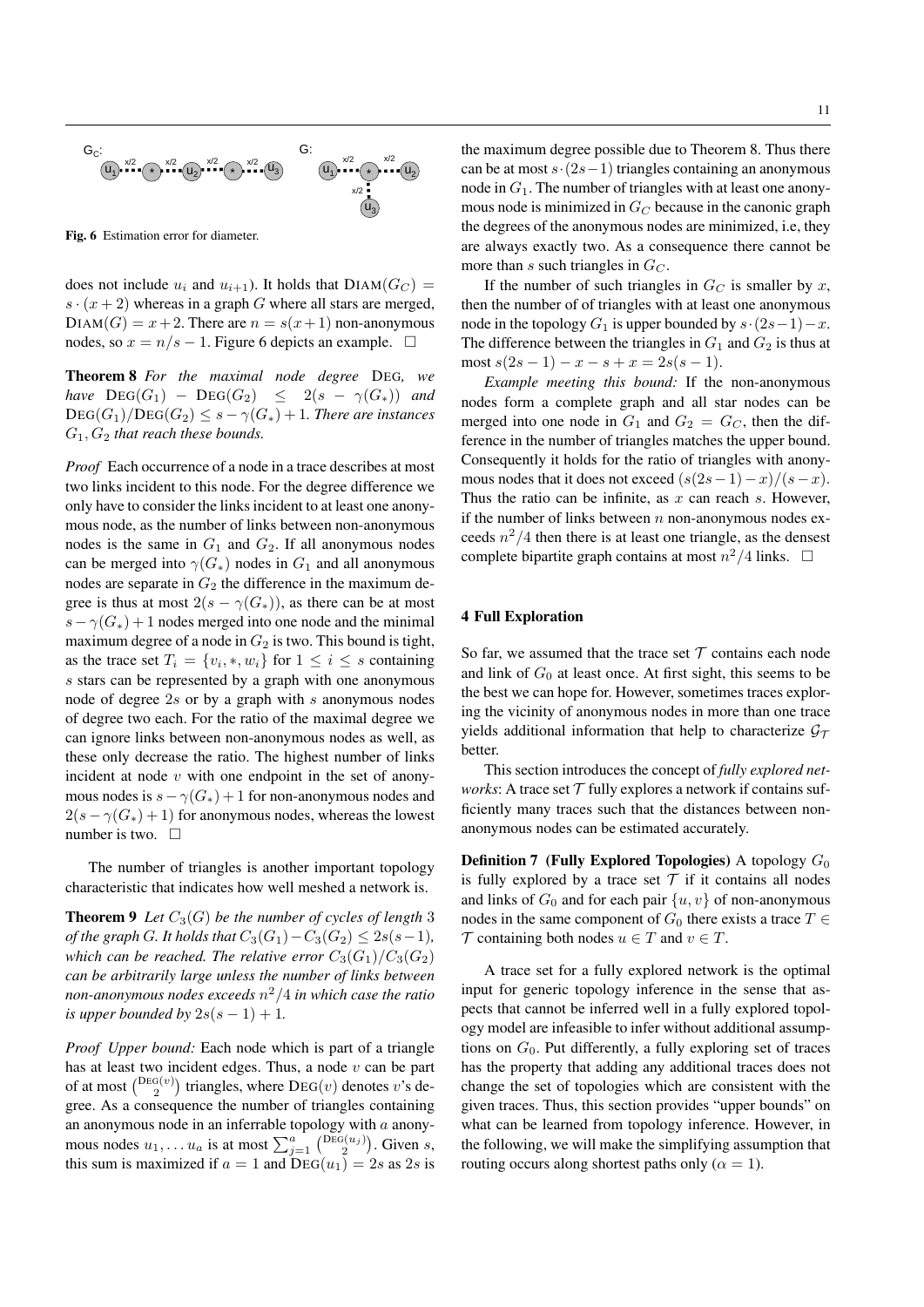Let us again study the properties of the family of inferrable topologies fully explored by a trace set. Obviously, all the upper bounds from Section 3 are still valid for fully explored topologies. In the following, let  $G_1, G_2 \in \mathcal{G}_{\mathcal{T}}$  be arbitrary representatives of  $\mathcal{G}_{\mathcal{T}}$  for a fully explored trace set  $T$ . A direct consequence of the Definition 7 concerns the number of connected components and the stretch. (Recall that the stretch is defined with respect to named nodes only, and since  $\alpha = 1$ , a 1-consistent inferrable topology cannot include a shorter path between  $u$  and  $v$  than the one that must appear in a trace of  $\mathcal{T}$ .)

**Corollary 1** *It holds that*  $\text{COMP}(G_1) = \text{COMP}(G_2)$  (=  $COMP(G_0)$ *) and the stretch is 1.* 

The proofs for the following theorems are analogous to our former proofs, as the main difference is the fact that there might be more conflicts, i.e., edges in  $G_*$ .

**Theorem 10** *For fully explored networks it holds that*  $|V_1|$  –  $|V_2| \leq s - \gamma(G_*) \leq s - 1$  and  $|V_1|/|V_2| \leq (n + s)/(n + s)$  $γ(G<sub>*</sub>)) ≤ (2+s)/3$ *. Moreover*,  $|E_1| - |E_2| ∈ 2(s - γ(G<sub>*</sub>)))$ *and*  $|E_1|/|E_2| \leq (\nu + 2s)/(\nu + 2) \leq s$ *, where*  $\nu$  *denotes the number of links between non-anonymous nodes. There are traces with inferrable topologies*  $G_1, G_2$  *reaching these bounds.*

Theorem 11 *For the maximal node degree, we have*  $\text{DEG}(G_1)$  –  $\text{DEG}(G_2) \leq 2(s - \gamma(G_*))$  *and*  $\text{DEG}(G_1)/\text{DEG}(G_2) \leq s - \gamma(G_*) + 1$ . There are instances  $G_1, G_2$  *that reach these bounds.* 

*Proof* The proof for the upper bound is analogous to the the proof for arbitrary trace sets. To prove that this bound can be reached for fully explored networks, we need to add traces to the trace set to ensure that all pairs of named nodes appear in the trace but does not change the degrees of anonymous nodes. To this end we add a named node  $u$  for each pair  $\{v, w\}$  that is not in the trace set yet to  $G_0$  and a trace  $T =$  $\{v, u, w\}$ . This does not increase the maximum degree and guarantees full exploration.  $\Box$ 

From Corollary 1 we know that fully explored scenarios yield a perfect stretch of one. However, regarding the diameter, the situation is different since distances between anonymous nodes play a role.

Theorem 12 *Let* DIAM *denote the graph diameter and*  $DIAM(G_1) > DIAM(G_2)$ *. For connected topologies*  $G_1, G_2$ *it holds that*  $DIAM(G_1)/DIAM(G_2) \leq 2$ , and there are in*stances* G1, G<sup>2</sup> *that reach this bound. Moreover, it holds that*  $DIAM(G_1) - DIAM(G_2) \leq s/2$ , and there are instances *with*  $DIAM(G_1) - DIAM(G_2) = s/2$ .

*Proof* We first prove the upper bound for the relative case. Note that the maximal distance between two anonymous

nodes  $MAP(*_1)$  and  $MAP(*_2)$  in an inferred topology component cannot be larger than twice the distance of two named nodes  $u$  and  $v$ : from Definition 7 we know that there must be a trace in  $T$  connecting u and v, and the maximal distance  $\delta$  of a pair of named nodes is given by the path of the trace that includes  $u$  and  $v$ . Therefore, and since any trace starts and ends with a named node, any star can be at a distance at a distance  $\delta/2$  from a named node. Therefore, the maximal distance between  $\text{MAP}(*_1)$  and  $\text{MAP}(*_2)$ is  $\delta/2+\delta/2$  to get to the corresponding closest named nodes, plus  $\delta$  for the connection between the named nodes. As according to Corollary 1, the distance between named nodes is the same in all inferred topologies, the diameter of inferred topologies can vary at most by a factor of two.

We now construct an example that reaches this bound. Consider a topology consisting of a center node  $c$  and four rays of length k. Let  $u_1, u_2, u_3, u_4$  be the "end nodes" of each ray. We assume that all these nodes are named. Now add two chains of anonymous nodes of length  $2k +$ 1 between nodes  $u_1$  and  $u_2$ , and between nodes  $u_3$  and  $u_4$  to the topology. The trace set consists of the minimal trace set to obtain a fully explored topology: six traces of length  $2k + 1$  between each pair of end nodes  $u_1, u_2, u_3, u_4$ . Now we add two traces of length  $2k + 1$  between nodes  $u_1$  and  $u_2$ , and between nodes  $u_3$  and  $u_4$ . These traces explore the anonymous chains and have the following shape:  $T_7 = (u_1, *_1, \ldots, *_{k}, \sigma, *_{k+1}, \ldots, *_{2k}, u_2)$  and  $T_8 = (u_3, *_{2k+1}, \ldots, *_{3k}, \sigma', *_{3k+1}, \ldots, *_{4k}, u_4)$ , where  $\sigma$ and  $\sigma'$  are stars. Let  $G_1 = G_C$  and  $G_2$  be the inferrable graph where  $\sigma$  and  $\sigma'$  are merged. The resulting diameters are  $DIAM(G_1) = 4k + 2$  and  $DIAM(G_2) = 2k + 1$ . Since  $s = 4k + 2$ , the difference can thus be as large as  $s/2$ . Note that this construction also yields the bound of the relative difference:  $DIAM(G_1)/DIAM(G_2) = (4k+2)/(2k+1) =$ 2.

Finally, it remains to prove the absolute upper bound. For the sake of contradiction, let us assume that  $DIAM(G_1) - DIAM(G_2) > s/2$ . Let  $u, v$  be two nodes whose distance in  $G_1$  constitutes  $G_1$ 's diameter, i.e.,  $DIAM(G_1) = d_{G_1}(u, v)$ . Since we attend to a fully exploring trace set  $\mathcal{T}$ ,  $DIAM(G_1) \neq DIAM(G_2)$  implies that at least one of the nodes  $u, v$  must be anonymous. We first assume that  $u$  is a named node, and  $v$  is anonymous; the case where  $u$  is anonymous and  $v$  is non-anonymous is symmetric. We define  $*_v = v$ . Let  $T_u \in \mathcal{T}$  be the trace that includes ∗<sub>v</sub>, and let w be the closest named node to ∗<sub>v</sub> in  $T_u$ , i.e.,  $w = \arg \min_{x \in \mathcal{ID}} d_{T_u}(x, *_{v}).$  Since fully exploring trace sets yield unique distances between named nodes if  $\alpha = 1$ ,  $d_{G_1}(u, w) = d_{G_2}(u, w)$  and  $d_{G_1}(u, w) + d_{G_1}(w, *_{v}) \ge$  $d_{G_1}(u, *_v)$  due to the triangle inequality. With the definition of the diameter ( $DIAM(G_2) = \max_{x,y} d_{G_2}(x,y)$ ), we obtain  $\text{DIAM}(G_2) + d_{G_1}(w, *_{v}) \geq d_{G_1}(u, w) + d_{G_1}(w, *_{v}) \geq$  $d_{G_1}(u, *_v) = \text{DIAM}(G_1) > s/2 + \text{DIAM}(G_2)$  and therefore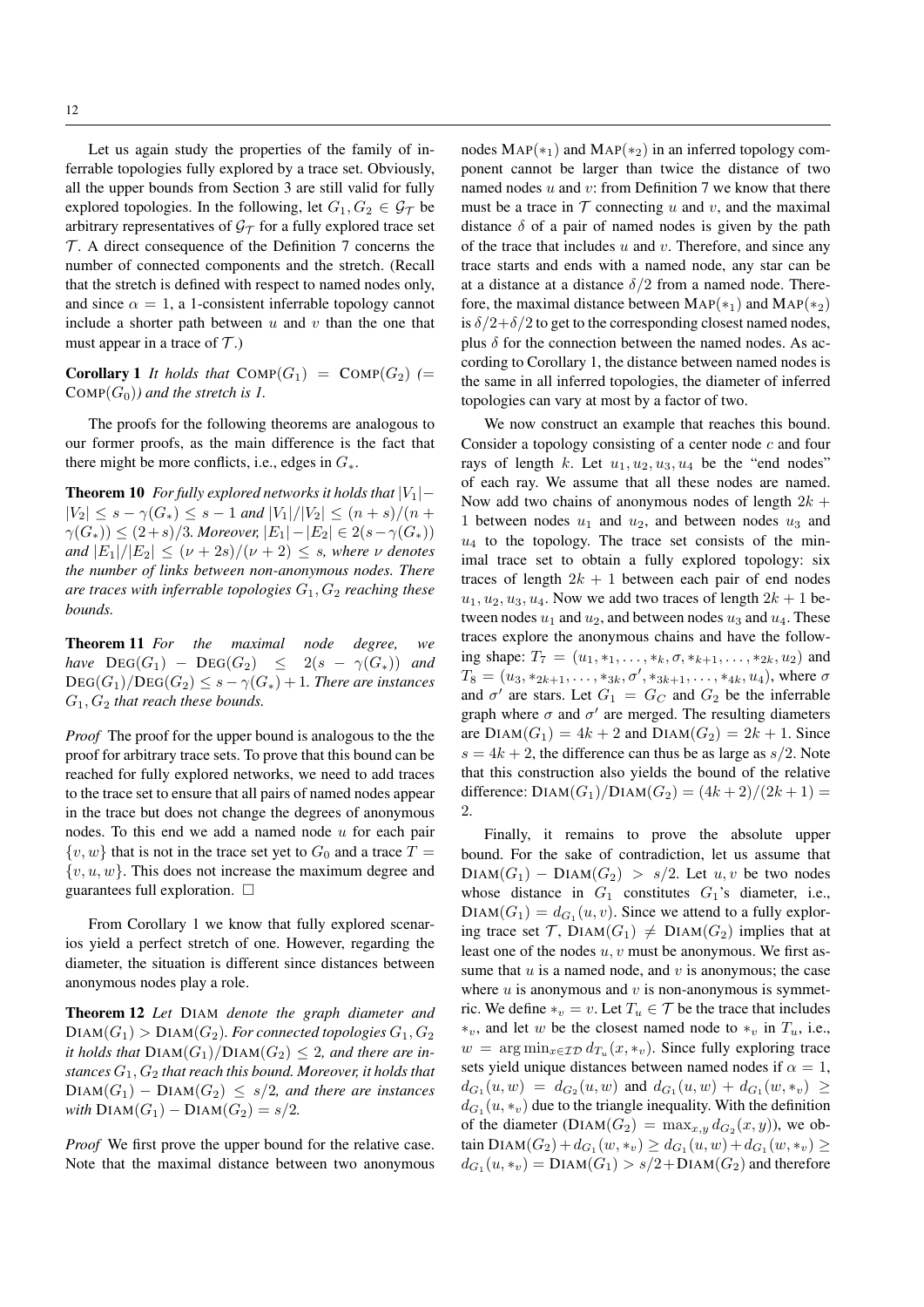$d_{G_1}(w, *_{v}) > s/2$ . However, since s is the total number of stars in  $\mathcal{T}$ , we have that  $d_{G_1}(w, *_{v}) \leq \lfloor s/2 \rfloor$  which yields the desired contradiction.

It remains to consider the case where both  $u$  and  $v$ are anonymous. Let us call the corresponding nodes in  $G_1$  be  $*_u$  and  $*_v$ . We assume that  $d_{G_1}(*_u, *_v) > s/2 +$ DIAM( $G_2$ ). Let  $T_u$  and  $T_v$  be the traces containing  $*_u$ and  $*_v$ , and let  $x_u = \arg \min_{x \in \mathcal{ID}} d_{T_u}(x, *_u)$  and  $x_v =$  $\argmin_{x \in \mathcal{ID}} d_{T_v}(x, \ast_v)$  the closest non-anonymous nodes. (If  $*_u$  and  $*_v$  occur in the same trace, the longest distance is assumed between named nodes.) We have that  $d_{G_1}(\ast_u, x_u) + d_{G_1}(\ast_v, x_v) + d_{G_1}(x_u, x_v) \geq d_{G_1}(\ast_u, \ast_v)$ due to the triangle inequality. Therefore,  $d_{G_1}(\ast_u, x_u)$  +  $d_{G_1}(\ast_v, x_v) > s/2$ . Let  $s_u$  denote the number of stars in  $T_u$  and let  $s_v$  be the number of stars in  $T_v$ . It holds that  $d_{G_1}(*_u, x_u) \leq \lfloor (s_u - 1)/2 \rfloor$  and  $d_{G_1}(*_v, x_v) \leq \lfloor (s_v -$ 1)/2], so  $s/2$  <  $d_{G_1}(*_u,x_u) + d_{G_1}(*_v,x_v) \leq |(s_u 1)/2$  +  $|(s_v - 1)/2| \leq s/2$ . Contradiction.  $\square$ 

The number of triangles with anonymous nodes can still not be estimated accurately in the fully explored scenario.

**Theorem 13** *There exist graphs where*  $C_3(G_1) - C_3(G_2) =$  $s(s-1)/2$ , and the relative error  $C_3(G_1)/C_3(G_2)$  can be *arbitrarily large.*

*Proof* Given the number of stars s, we construct a trace set  $\mathcal T$  with two inferrable graphs such that in one graph the number of triangles with anonymous nodes is  $s(s - 1)/2$  and in the other graph there are no such triangles. As a first step we add s traces  $T_i = (v_i, \ast_i, w)$  to the trace set  $\mathcal{T}$ , where  $1 \leq i \leq s$ . To make this trace set fully explored we add traces for each pair  $v_i, v_j$  to  $\mathcal T$  as a second step, i.e., traces  $T_{i,j} = (v_i, v_j)$  for  $1 \le i \le s$  and  $1 \le j \le s$ . The resulting trace set contains s stars and none of the stars are in conflict with each other. Thus the graph  $G_1$  merging all stars into one anonymous node is inferrable from this trace and the number of triangles where the anonymous node is part of is  $s(s-1)/2$ . Let  $G_2$  be the canonic graph of this trace set. This graph does not contain any triangles with anonymous nodes and hence the difference  $C(G_1) - C(G_2)$  is  $s(s-1)/2$ .

To see that the ratio can be unbounded look at the trace set  $\{(v, *_1, w), (u, *_2, w), (u, v)\}.$  This set is fully explored since all pairs of named nodes appear in a trace. The graph where the two stars are merged has one triangle and the canonic graph has no triangle.  $\Box$ 

# 5 Conclusion

Our work is to be viewed as a first step to shed light onto the similarity of inferrable topologies if the trace sets are based on very basic axioms and no assumptions on the underlying network are taken (e.g., assumptions on power-law properties of the degree distribution). In other words, we consider

the worst case: arbitrary networks. Using our formal framework we show that the topologies for a given trace set may differ significantly. Thus, it is impossible to accurately characterize topological properties of complex networks. Note that while this is a negative result from the perspective of application designers who may want to exploit the topology, certain players in the Internet (e.g., ISPs) are interested in keeping their topology as a business secret. [25]

To complement the general analysis, we propose the notion of fully explored networks or trace sets, as a "best possible scenario". As expected, we find that fully exploring traces allow us to determine several properties of the network more accurately; however, it also turns out that even in this scenario, other topological properties are inherently hard to compute. Our results are summarized in Figure 7.

Our work opens several directions for future research. So far we have only investigated fully explored networks with short path routing ( $\alpha = 1$ ), and a scenario with suboptimal routes might lead to different results. One may also study whether the minimal inferrable topologies considered in, e.g.,  $[1, 2]$ , share more similarities than the whole set of inferrable graphs. More importantly, while this article merely presented bounds for the general worst-case, it is of great interest to devise (efficient) algorithms that compute, for a *given trace set*, worst-case bounds for the properties under consideration. For example, such approximate bounds would be helpful to decide whether additional measurements are needed. Moreover, such algorithms may even give advice on the locations at which such measurements would be most useful. Finally, it would also be interesting to study whether the additional knowledge that a network must belong to a certain graph family (e.g., types of backbone networks) may render inference more efficient and accurate.

#### Acknowledgments

Stefan Schmid would like to thank H. B. Acharya and Ingmar Poese for initial discussions in Calcutta and Berlin. We are also grateful to Bernhard Ager, Georgios Smaragdakis and Steve Uhlig for their comments and the literature pointers.

## References

- 1. H. Acharya and M. Gouda. The weak network tracing problem. In *Proc. Int. Conference on Distributed Computing and Networking (ICDCN)*, pages 184–194, 2010.
- 2. H. Acharya and M. Gouda. On the hardness of topology inference. In *Proc. Int. Conference on Distributed Computing and Networking (ICDCN)*, pages 251–262, 2011.
- 3. M. Acharya, H. a nd Gouda. A theory of network tracing. In *Proc. 11th International Symposium on Stabilization, Safety, and Security of Distributed Systems (SSS)*, pages 62–74, 2009.